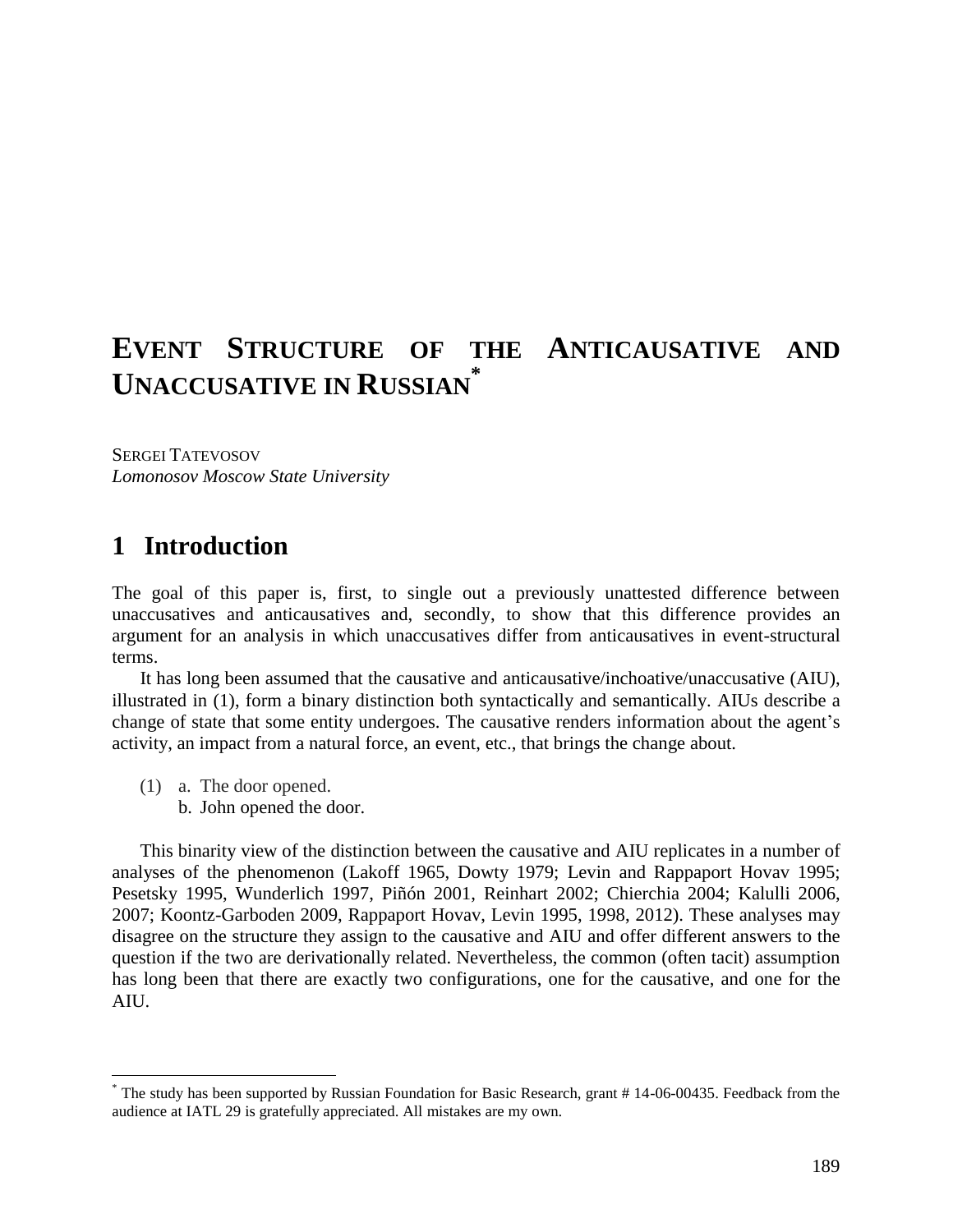The binarity view, however, faces a challenge if one looks at the languages where morphologically unmarked unaccusatives and morphologically marked anticausatives co-exist.<sup>1</sup> Modern Greek is one of these languages, as illustrated in (2):

|     | Unaccusative; active morphology           |                                        |  |  |
|-----|-------------------------------------------|----------------------------------------|--|--|
|     | sakula<br>adias-e                         | moni tis.<br>apo                       |  |  |
|     | the bag. NOM emptied-ACT by               | itself                                 |  |  |
|     | The bag emptied by itself.                | (Alexiadou & Anagnastopoulou 2004:122) |  |  |
|     |                                           |                                        |  |  |
| (3) | Anticausative; non-active morphology      |                                        |  |  |
|     | Giannis giatref-tike<br>$\mathbf{\Omega}$ | apo monos tu.                          |  |  |
|     | the Giannis healed-NACT by himself        |                                        |  |  |
|     | 'John healed by himself.'                 | (Alexiadou & Anagnastopoulou 2004:123) |  |  |

Can we maintain that (2) and (3) and their counterparts in other languages are different phonological spell-outs of the same configuration? In a number of recent studies, the negative answer has been advocated (Folli 2002, Alexiadou & Anagnostopoulou 2004, Alexiadou et al. 2006, Schäfer 2008, Labelle, Doron 2010, among others). Alexiadou et al. (2006) argue that cross-linguistically, at least two AIU syntactic configurations are to be identified. They differ as to whether the Voice head merges on top of *v*P or the structure lacks Voice altogether. Voice, which is part of the anticausative structure, does not project a specifier and bears the [-external argument], [- agent] feature specification.

- (4) AIU structure I; unaccusative [ *v*/CAUS [ Root ]]
- (5) AIU structure II; anticausative [ Voice ( -ext. arg., -AG ) [  $v/CAUSE$  [ Root ]]]

In Modern Greek the presence of Voice(-ext. arg., - AG) is said to correlate with the non-active verbal morphology. Unaccusatives are associated with the AIU structure I and appear with the active morphology.

Folli (2002), Schäfer (2008), Labelle & Doron (2010) and others, too, argue that unaccusatives and anticausatives project distinct syntactic configurations and differ semantically. However, their accounts are sharply different both in terms of the structure they assign to unaccusatives and anticausatives and semantic peculiarities they identify. Schäfer provides a number of significant refinements of Alexiadou et al's (2006) approach. For Folli, the difference between anticausatives and unaccusatives reduces to the resultative projection, which, only being part of the anticausative structure, makes anticausatives obligatorily telic. In Labelle & Doron's system, the verbal root merges with  $\nu$  in anticausatives, focusing the result, but with V in unaccusatives, highlighting the process.

Part of this theoretical discrepancy obviously stems from the fact that morphosyntactic patterns differentiating between unaccusatives and anticausatives, if any, tend to vary across

 $1$  To avoid terminological confusion, in what follows I will be referring to morphologically unmarked AIUs as unaccusatives, morphologically marked AIUs as anticausatives, and keep on using the cover term "AIU" when my focus is not the difference between the two.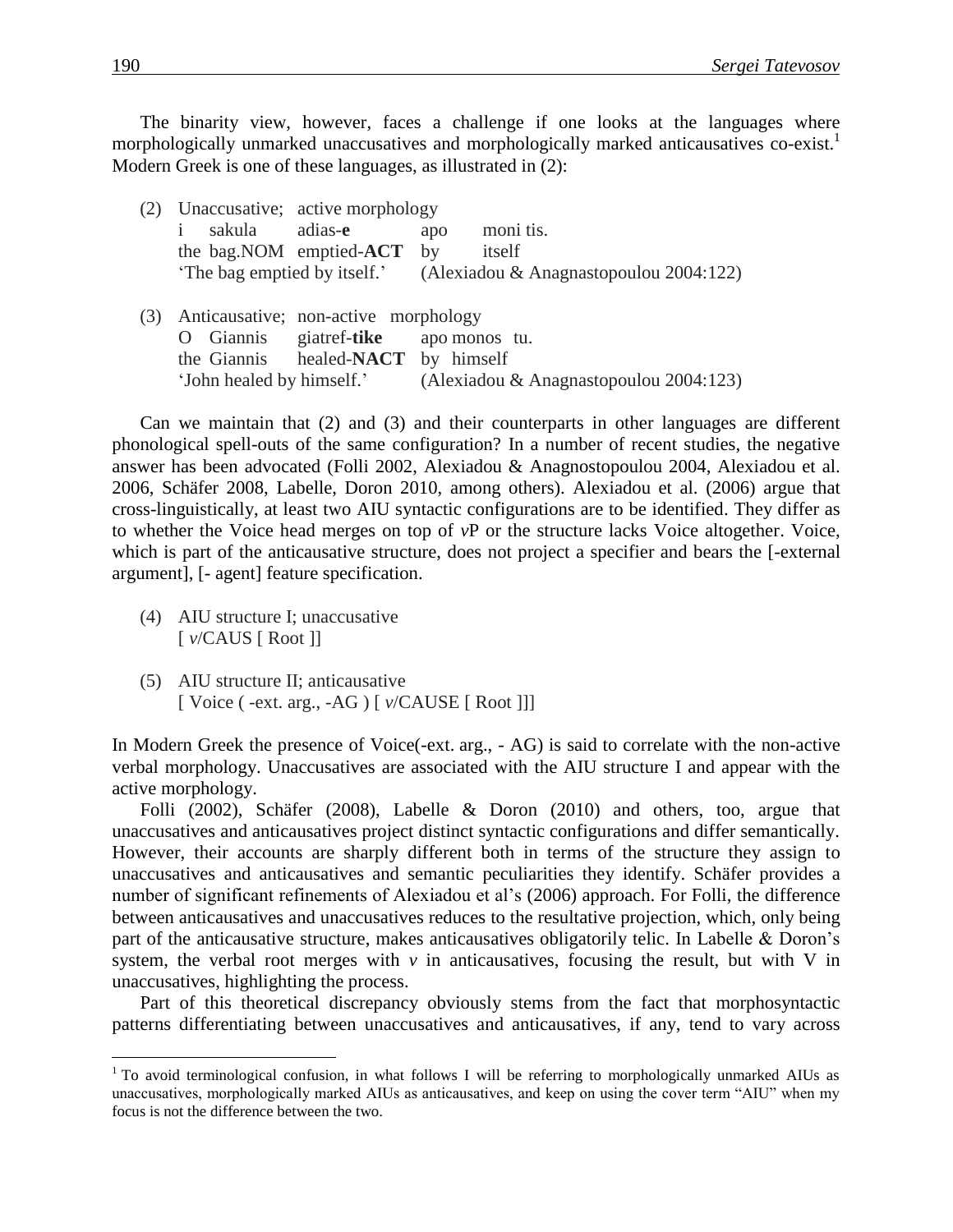languages and even within the same language. The goal of this paper is, however, not to offer a way of reducing intra- and cross-linguistic variation to a general mechanism accounting for the distribution of all AIUs. Rather, I will discuss a previously unattested semantic difference between anticausatives and unaccusatives and argue that it supports the following conclusion: unaccusatives and anticausatives in languages like Russian denote distinct event predicates. Unaccusatives are predicates of events in which the theme undergoes change. Anticausatives denote events that bring "unaccusative" events about.

The rest of the paper is structured as follows. In Section 2, I will examine data from Russian and isolate a class of contexts where anticausatives fail to entail unaccusatives. However, I will reject an explanation relying on the assumption that extensions of the two predicates enter a subset relation. In Section 3, I will argue that sets of events they denote are entirely disjoint. Unaccusatives denote events in which an individual undergoes change. Anticausatives are event predicates that have events that cause the change in their extension. Section 4 completes the analysis by offering compositional derivations for unaccusative, anticausative and transitive predicates.

## **2**xx**Russian Unaccusatives and Anticausatives**

### **2.1** A few Facts about Morphology

In Russian, a number of verb stems can produce not a pair of predicates of the form "causative – AIU", but a triple like the one in (6).

 $(6)$  sox-nu-t' — sus'-i-t' — sus'i-t'-sja dry, unaccusative dry, tr. dry, anticausative

The transitive verb *susit'* 'dry, tr.' is shown in (7). Two intransitive members of the triple are illustrated in (8):

- (7) Vasja sus-it bel'je. V. dry.IPFV-PRS.3SG linen.ACC 'Basil is drying the linen.'
- (8) Bel'je sox-n-et  $||$  sus-it-sja. linen dry.IPFV-CL-PRS.3SG dry.IPFV-PRS.3SG-REFL 'The linen is drying (unacc.) || (anticaus.).'

Volovich (2008) lists about 35 triples of this type, a few of which are shown in (9):

| (9) | Unaccusative                                         | Transitive      | Anticausative        |
|-----|------------------------------------------------------|-----------------|----------------------|
|     | a. kip-e-t'                                          | $-$ kipjat-i-t' | $-$ kipjat-i-t'-sja  |
|     | 'boil, unacc.'                                       | 'boil'          | 'boil, anticaus.'    |
|     | b. $(na) \text{mok-nu-t'}$ — $(na) \text{moc'-i-t'}$ |                 | $-$ (na)moc-i-t'-sja |
|     | 'get wet, unacc.'                                    | 'wet'           | 'get wet, anticaus.' |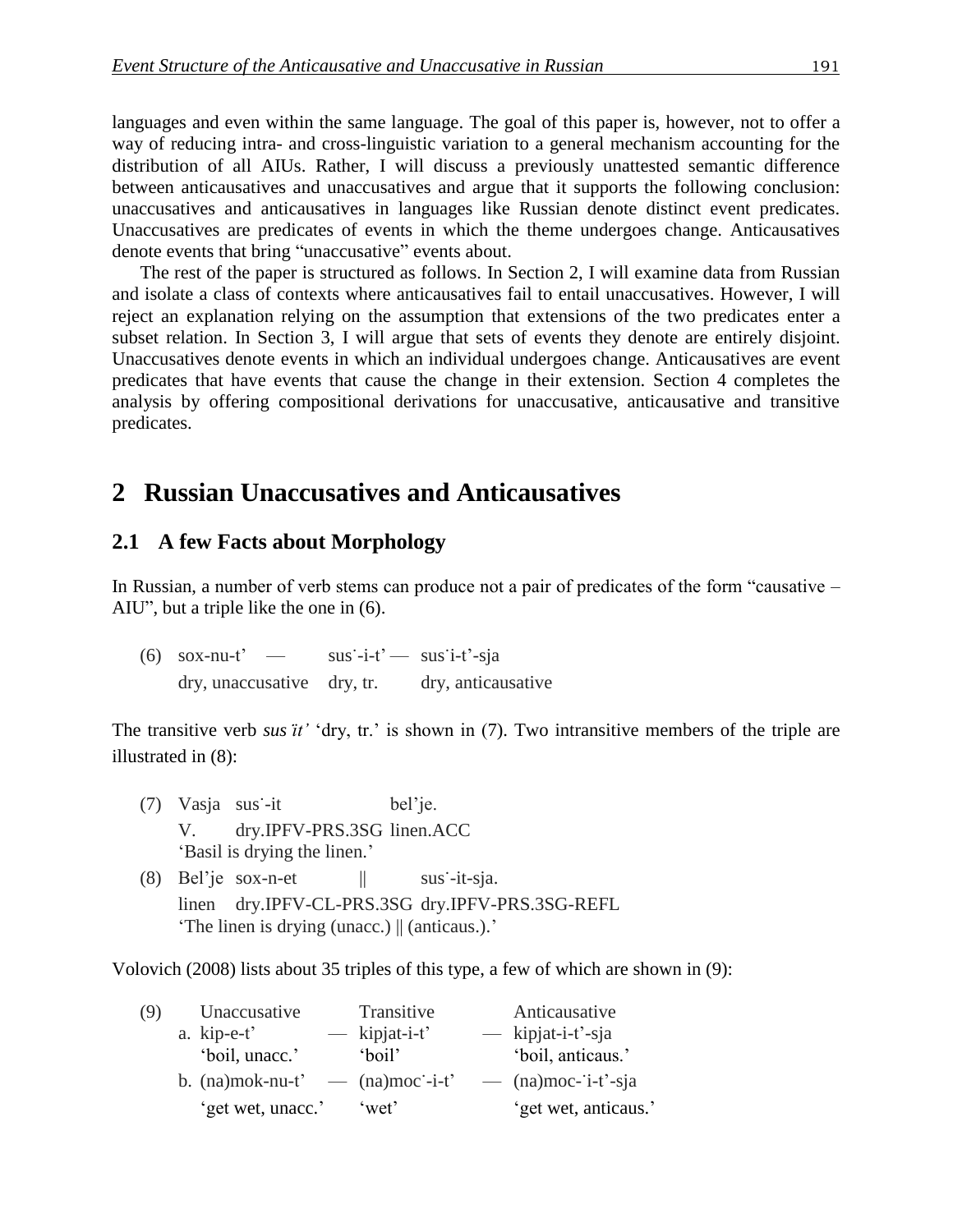| c. zamerz-nu-t' $\qquad -$ zamoroz-i-t' |                                         | $-$ zamoroz-i-t'-sja                                   |
|-----------------------------------------|-----------------------------------------|--------------------------------------------------------|
| 'freeze, unacc.'                        | 'freeze'                                | 'freeze, anticaus.'                                    |
| d. $osty-t$ <sup>2</sup>                | $\sim$ ostud-i-t' $\sim$ ostud-i-t'-sja |                                                        |
|                                         |                                         | 'cool down, unacc.' 'cool down' 'cool down, anticaus.' |
| e. rastaj-a-t'                          | $-$ rastop-i-t' $-$ rastop-i-t'-sja     |                                                        |
| 'melt, unacc.'                          | melt                                    | 'melt, anticaus.'                                      |

Even a few examples in (9) indicate that morphological relations between transitive and anticausative members of a triple are fully regular and predictable: the anticausative stem is a transitive stem plus the reflexive morpheme -*sja*. The -*sja* (< 'self') morpheme also occurs in reflexive, reciprocal, middle, and passive environments, being comparable in that respect to its Romance counterparts.

Unlike reflexive-based anticausatives, unaccusatives do not differ from transitives in a uniform fashion. In the examples in (7)-(9), various morphophonological processes are involved, including vowel alternations like  $o/u$  in  $sox$ -/sus  $\div$  in (7)-(8), consonant alternations like  $x/s \cdot$  in the same stem or *mok-/moc* in (9b) ( $sux+i \rightarrow sus-i$ ;  $mok+i \rightarrow moc-i$ ), and different types of "thematic elements" occurring between the root and inflection (cf., for example, *-nu-* (unacc.) and *-i-* (tr.) in 'dry', 'get wet' and 'freeze'). Low total number of triples like (9) presumably has to do with the unproductive character of morphosyntactic processes that relate stems like *sox-nu*and *sus-i-*.

If we are after the difference between unaccusatives and anticausatives, verbs like *soxnut'* and *susit'sja* are natural candidates for manifesting this difference. *Soxnut'*-type verbs are minimally morphologically marked, like, for example, the intransitive *open* in English<sup>2</sup>. *Susit'sja* looks like a product of the derivation that takes a transitive stem and combines in with the reflexive morphology, which makes it look similar to reflexive-based anticausatives in Romance languages and in German. Whatever the theory predicts about the meaning of the two types of AIUs, we expect these predictions to be relevant to *soxnut'* and *susit'sja*.

In the rest of this section we take the following path. We will first see that verbs like *soxnut'* and *susit'sja* have identical properties with respect to the vast majority of diagnostics mentioned in the literature on AIUs. However, the apparent similarity breaks in the most critical way as we approach the data from section 2.3. We discover that there are environments where an anticausative sentence does not entail an unaccusative sentence, which turns out to be a decisive piece of evidence that the anticausative is irreducible to the unaccusative or vice versa. Besides, we will see that the entailment pattern raises a number of further questions about the relation between uninflected AIU predicates and aspectual operators.

 $2$  Note that minimal morphological marking on verbs is typically different for English and Russian. In English, most verbs do not bear any verbalizing morphology. In Russian, in contrast, the vast majority of verbs contain an overt "thematic element", which, following Marantz (1997) and much further work, can naturally be analyzed as phonological exponents of the verbalizing head that takes a category-neutral root as a complement (see, e.g., Jablonska 2007 for an analysis of "thematic elements" in Slavic).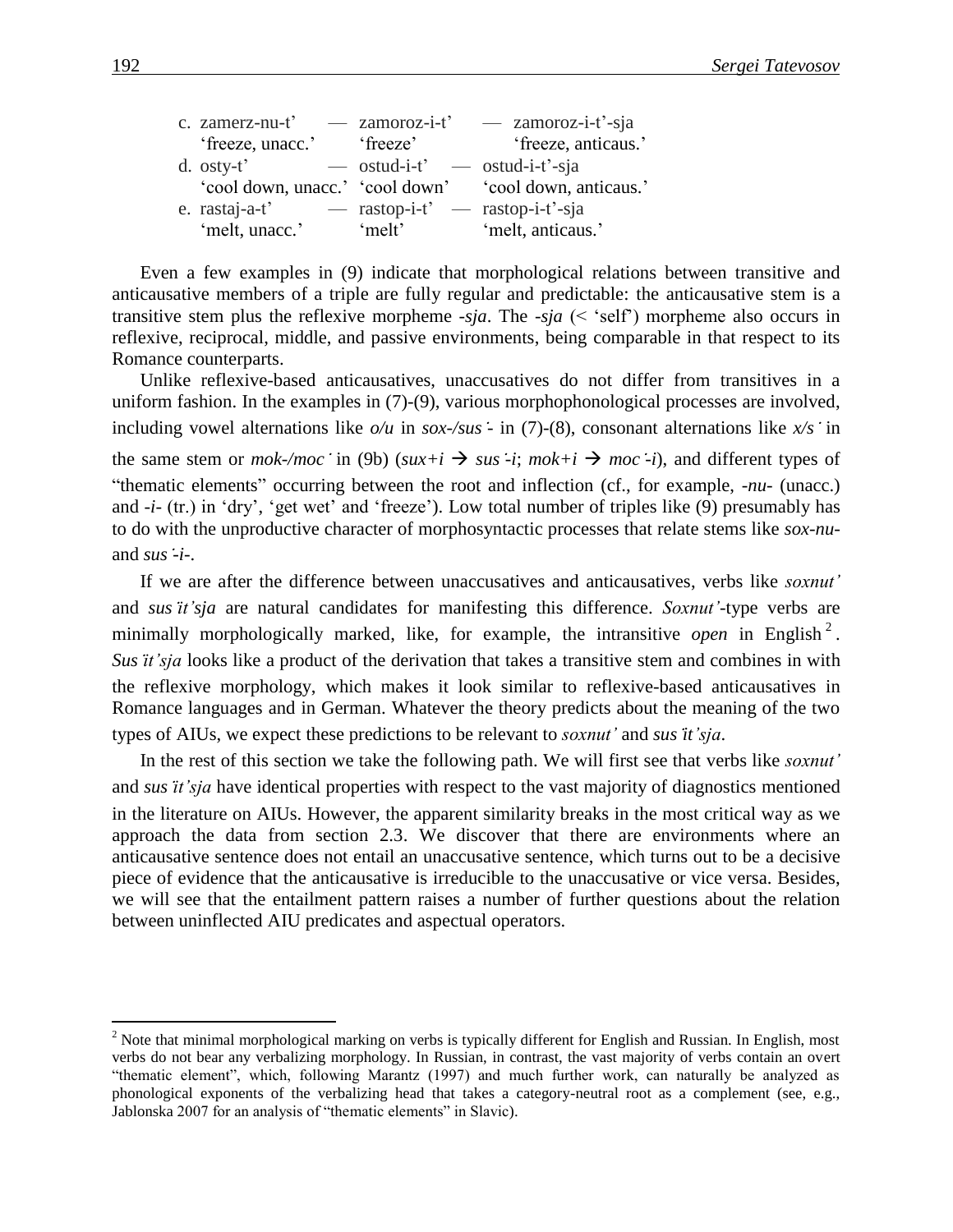#### 2.2 Unaccusatives and Anticausatives are Alike

Grammatical behavior of AIUs has a number of prominent properties clearly separating them from passives, middles and other intransitive configurations. The list of characteristics discussed in the literature includes inability to license *by*-phrases and agent-oriented adverbials and to control into purpose adjuncts, compatibility with *from*-phrases and being positive with respect to the so called *da se* test, discussed by Chierchia (2004) and taken up in Koontz-Garboden (2009). The crucial observation about AIUs in Russian is: with respect to all of these characteristics, anticausatives and unaccusatives pattern together.

Both disallow *by*-phrases, (10), and do not pass diagnostics for implicit agents in general, including (11) with an agent-oriented adverbial:

 $(10)$  \*Bel'je vy-sox-l-o  $\parallel$  vy-sus'i-l-o-s' Vas-ej. linen PRF-dry.PFV-PST-N PRF-dry.PFV-PST-N-REFL V.-INSTR 'The linen dried (unacc.) || dried (anticaus.) by Vasja."  $(11)$  \*Bel'je namerenno vy-sox-l-o  $||$  vy-sus'i-l-o-s'. linen on.purpose PRF-dry.PFV-PST-N PRF-dry.PFV-PST-N-REFL 'The linen dried (unacc.) || dried (anticaus.) on purpose."

Both license *from*-phrases; the lexical equivalent of *from* in Russian is *ot*-, illustrated in (12). As was pointed out in the literature (Paduceva 2001, Guhl 2010), Russian *ot*-phrases combined with anticausatives only introduce causing events and natural forces as implicit causers. *Ot*-phrases referring to instruments and other names of artifacts lead to serious decrease in grammaticality, (13). Again, whatever factor lies behind the contrast between events/natural forces and intstruments/artifacts, anticausatives and unaccusatives pattern together.

|  | $(12)$ Ot z'ary bel'je bystro                       |  |                                                                          |
|--|-----------------------------------------------------|--|--------------------------------------------------------------------------|
|  | from heat.GEN linen                                 |  | quickly                                                                  |
|  | $vy-sox-l-o$ $\parallel$ $vy-sus'i-l-o-s'.$         |  |                                                                          |
|  |                                                     |  | PRF-dry.PFV-PST-N PRF-dry.PFV-PST-N-REFL                                 |
|  |                                                     |  | "The linen dried (unacc.)    dried (anticaus.) quickly from the heat."   |
|  | $(13)$ <sup>??</sup> Ot nagrevatel-ja bel'je bystro |  |                                                                          |
|  | from heater-GEN linen quickly                       |  |                                                                          |
|  | $vy-sox-l-o$ $\parallel$ $vy-sus'i-l-o-s'.$         |  |                                                                          |
|  |                                                     |  | PRF-dry.PFV-PST-N PRF-dry.PFV-PST-N-REFL                                 |
|  |                                                     |  | "The linen dried (unacc.)    dried (anticaus.) quickly from the heater." |

Finally, (14) illustrates Chierchia's (2004) *da se* 'by itself' test, which is considered crucial for answering the question if an eventuality description is associated with a causative structure. 'By itself' adjuncts indicate that the subject is the sole causer of a change of state described by the verb, hence can be taken as a reliable diagnostic for the presence of the causer in the semantic representation of a predicate. (14) indicates that unaccusatives and anticausatives are both positive with respect to this diagnostic: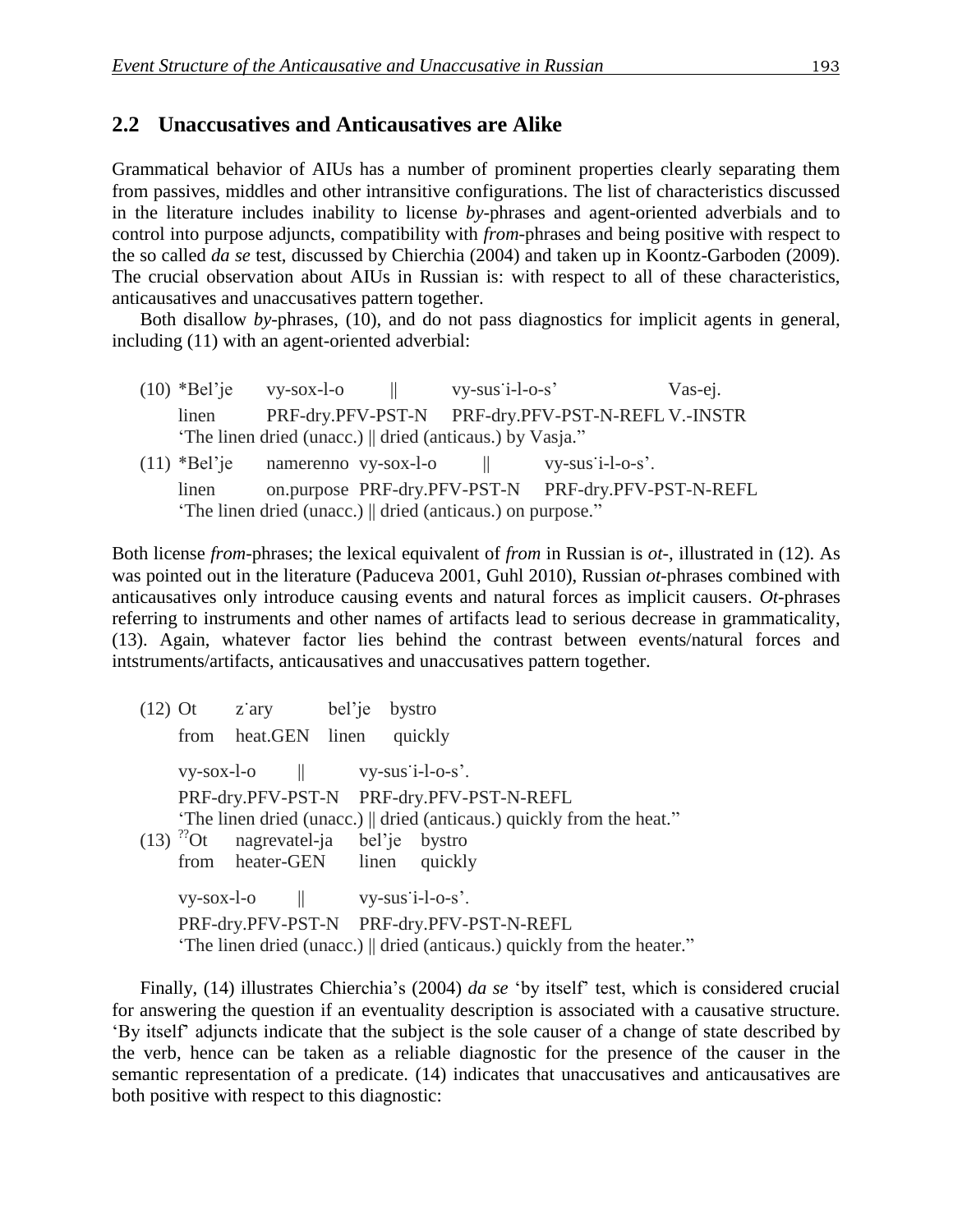(14) Bel'je samo vy-sox-l-o  $||$  vy-sus'i-l-o-s'. linen by.itself PRF-dry.PFV-PST-N PRF-dry.PFV-PST-N-REFL 'The linen dried (unacc.) || dried (anticaus.) by itself."

The above examples suggest that the meaning and distribution of unaccusatives and anticausatives is similar enough for concluding that both reduce to the same semantic configuration. This conclusion turns out to be premature, however, in light of the evidence from unaccusative and anticausative imperfective sentences, to which we turn in the next section.

#### **2.3** Unaccusatives and Anticausatives are Different

However close resemblance unaccusatives bear to anticausatives, in this section we will see that eventualities they describe are distinct. The central observation that points towards this generalization is: "Anticausative" eventualities can be happening in the actual world without corresponding "unaccusative" eventualities happening as well. Consider (15):

 $(15)$  Bel'je uze celyj cas sus-it-sja, linen already whole hour dry.IPFV-PRS.3SG-REFL no sovers'enno ne soxn-et. but at.all NEG dry.IPFV-PRS.3SG Lit. "The linen has been drying (anticaus.) for an hour, but it is not drying (unacc.) at all."

The first part of the sentence is an imperfective anticausative clause. It says that an ongoing "anticausative" eventuality is part of the actual world. The proposition expressed by the second part, a negated imperfective unaccusative clause, says that no "unaccusative" eventuality is occurring in the actual world. No subinterval of the one-hour interval filled up with the anticausative drying is a running time for any unaccusative drying. In (15), the anticausative does not entail the unaccusative<sup>3</sup>.

The same lack of entailment is illustrated in (16) with the unaccusative verb *ostyvat'* 'cool down' and anticausative *ostuzat'sja* 'cool down'.

 $3$  It should be pointed out that unlike in the English translation, in the Russian sentence both verbs appear in the same morphological form: they are present and imperfective. The Russian Imperfective differs from the English Progressive in that it is readily modifiable by the durative adverbials like 'for two hours'. Some authors, e.g., Paslawska, von Stechow 2003, suggest that Russian imperfective is in fact ambiguous between the progressive and extended now readings. For them, *soxnut'* in the second clause would be an instance of the former, and *susit'sja* in the first clause — a special case of the latter.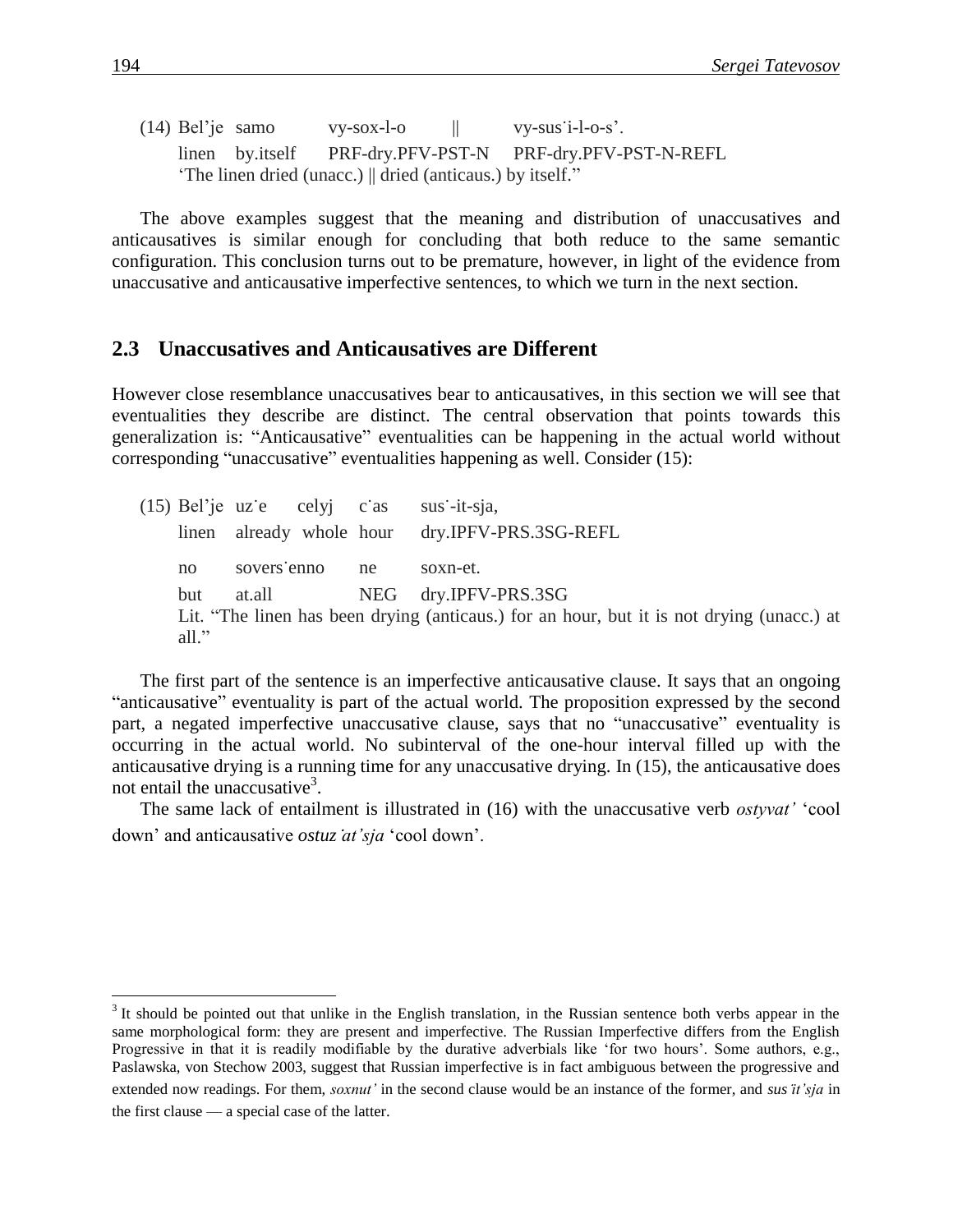$(16)$  Sup uze celyj cas o-stuz-a-et-sja, soup already whole hour PRF-cool-IPFV-PRS.3SG-REFL no daze ne duma-et o-sty-va-t'. but even not think-PRS.3SG PRF-cool-IPFV-INF 'The soup has been cooling down (anticaus.) for an hour, but is not cooling down (unacc.) (lit.: is not even thinking about cooling) at all."

Exactly as in (15), the sentence asserts the anticausative part and denies the unaccusative part without yielding a contradiction.

The data in (15)-(16) make it immediately obvious that anticausatives like *susit'sja* and unaccusatives *soxnut'* cannot be different morphological realizations of the same semantic structure, whatever this structure is. Had this been the case, the sentences in (15)-(16) would have made no sense in exactly the same way as their English equivalents do not. However, the lack of entailment from anticausatives to unaccusatives may have more than one explanation compatible with what we see in (15) and (16).

For one, it can be the case that the verb phrases based on *susit'sja* and *ostuzat'sja* denote event predicates that stand in a superset relation to the predicates corresponding to *soxnut'/ostyvat'*:

 $(17)$   $\| \cdot \|_{V^{\text{P}}}$  ... dry<sub>UNACC</sub> ...  $\| \cdot \| = \lambda e$  ...  $\| \cdot \| \cdot \alpha(e) \wedge \|$  dry ANTICAUS  $\|(e)$  ... ] where  $\alpha$  is some property of events that restricts the denotation of the anticausative and makes it a superset with respect to the set of events in the denotation of unaccusatives.

Since there is no entailment from supersets to subsets, unless we are dealing with a downward entailing environment, which is not the case in (15)-(16), anticausatives do not entail unaccusatives for the same reason as (18a) does not entail (18b) or (18c).

- (18) a. The linen is drying.
	- b. The linen is drying quickly.
	- c. The linen is drying in the kitchen.

Plausibility of this line of explanation seems to be supported by the fact that in much the same way as both (18b) and (18c) entail (18a), unaccusatives do entail anticausatives.

(19) \*Bel'je soxn-et, linen dry.IPFV-PRS.3SG no sovers'enno ne sus'-it-sja. but at.all NEG dry.IPFV-PRS.3SG-REFL Lit. "The linen has been drying (unacc.) for an hour, but is not drying (anticaus.) at all."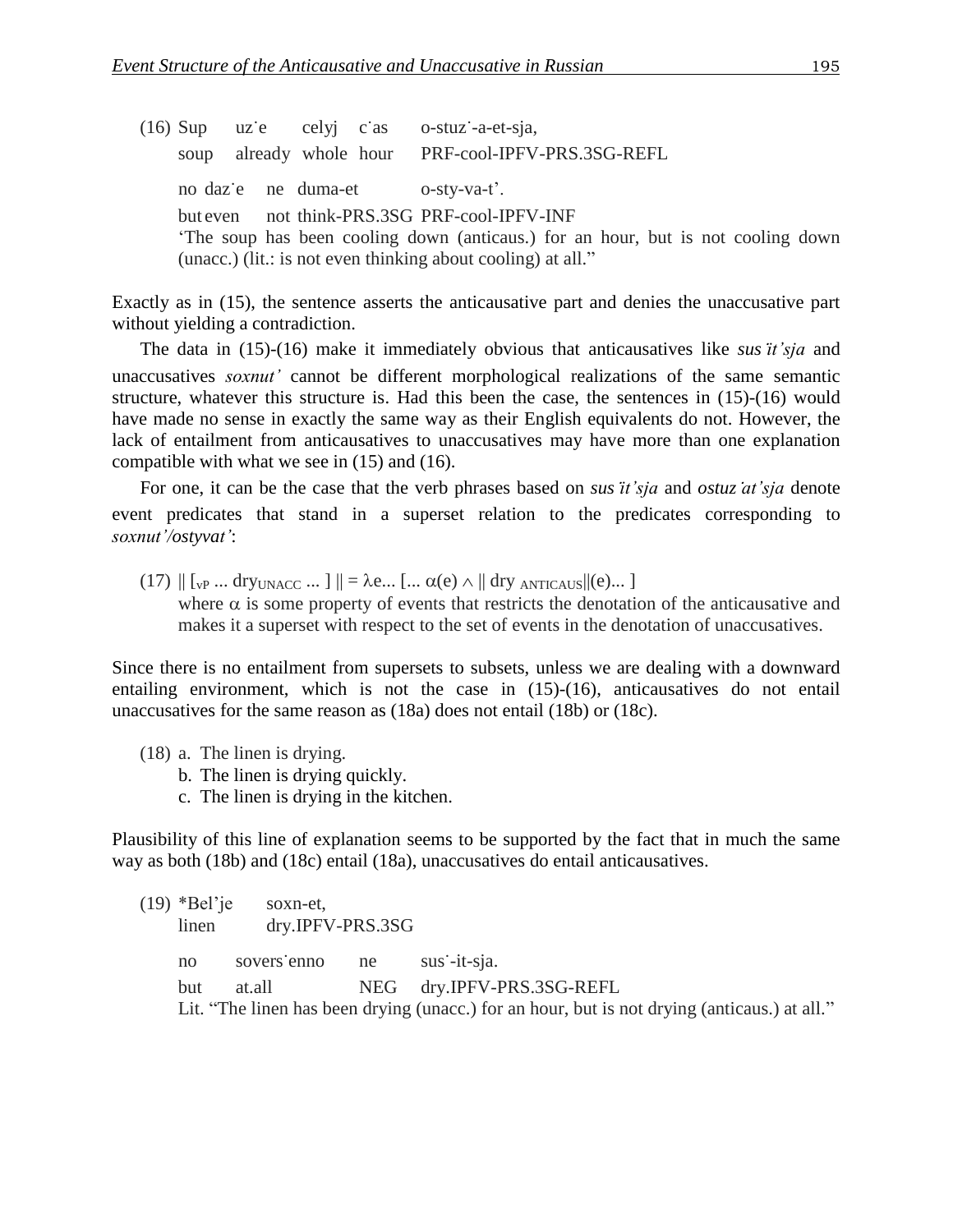$(20)$  \*Sup uze celyj cas osty-va-et, soup already whole hour cool-IPFV-PRS.3SG no daze ne duma-et o-stuz-at'-sja. but even not think-PRS.3SG cool-IPFV-PRS.3SG-REFL 'The soup has been cooling down (unacc.) for an hour, but is not cooling at all (lit. does not even think of cooling down) (anticaus.)."

The reason to doubt that the  $(17)$  is a right explanation for the lack of entailment in  $(15)-(16)$ has to do with the straightforward prediction derivable from (17). If one event predicate is a subset of another event predicate, it is not difficult to see that the entailment pattern is to be identical for perfective and imperfective/progressive clauses based on those predicates. (18b) and (18c) entail (18a), but not the other way around. Exactly the same pattern obtains with their perfective counterparts in (21):

- (21) a. The linen dried.
	- b. The linen dried quickly.
	- c. The linen dried in the kitchen.

Assume, with Klein (1994) and much further literature, that the perfective operator maps an event predicate to a predicate of times that include the running time of some event from the predicate's original extension, (22). The imperfective/progressive operator, if analyzed in extensional terms, can be assigned the semantics in (23), whereby the topic time is included in the running time of an event.

(22) Perfective aspect  $\lambda P_{\leq v,t>}$ . $\lambda t. \exists e[P(e) \wedge \tau(e) \subseteq t]$ where v is the type of events (23) Imperfective aspect

 $\lambda P_{\leq v, t>} \lambda t. \exists e[P(e) \wedge t \subset \tau(e)]$ 

Suppose that the operators apply to event predicates that stand in the subset-superet relation, for example, P= $\lambda$ e.the\_linen\_dry(e) and Q= $\lambda$ e.the\_linen\_dry\_quickly(e), Q $\subseteq$ P. The application of (23) will result in properties of times in (24a-b), which represent part of the meaning of (18ab) above:

(24) a.  $\lambda t.\exists e[the\_linear_dry(e) \wedge t \subset \tau(e)]$ b.  $\lambda t.\exists e[the\_linear\_dry\_quickly(e) \wedge t \subset \tau(e)]$ 

The predicate in (24b) will be true of any time *t* included into the running time of some event in which the linen dries quickly. Since an event in which the linen dries quickly is an event in which the linen dries, the predicate in (24a) will also be true of *t*. As we have already seen, the imperfective sentence in (18b) entails (18a), as expected. The opposite does not hold: a time at which the linen dries need not be a time at which it dries quickly.

But exactly the same reasoning applies to the perfective counterparts of (18a-b) in (21a-b), represented in (25a-b):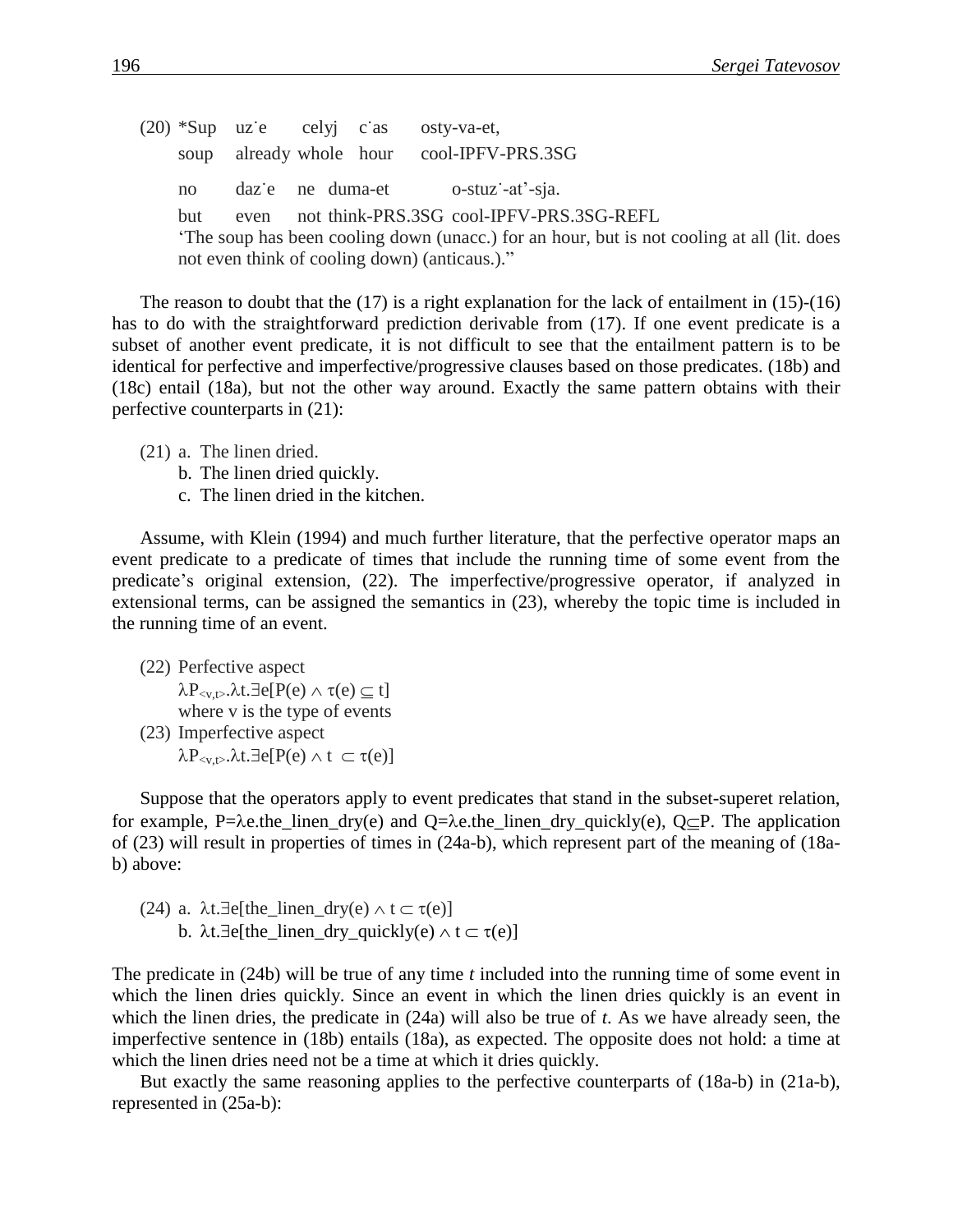(25) a.  $\lambda t.\exists e[the\_linear_dry(e) \wedge \tau(e) \subseteq t]$ b.  $\lambda t. \exists e[the\_linear_dry_quickly(e) \wedge \tau(e) \subseteq t]$ 

If a time *t* contains an event in which the linen dries quickly, it necessarily contains an event in which the linen dries: the entailment from the perfective 'dry quickly' to the perfective 'dry' is entirely valid. Hence, if (17) is correct, perfective unaccusatives must entail perfective anticausatives. This prediction is borne out, as (26) shows:

 $(26)$  \*Bel'je vy-sox-l-o, no linen dry.PFV-PST-N but sovers'enno ne vy-sus'i-l-o-s'. at.all NEG PRF-dry.PFV-PST-N-REFL Lit. "The linen dried (unacc.), but did not dry (anticaus.) at all".

However, we expect that the entailment in the opposite direction does not go through. A time that includes a complete event of drying in (25a) need not be a time that includes an event of drying quickly in (25b). From (17), it follows that for the same reason, a time that includes a complete anticausative event need not include a complete unaccusative event. However, the prediction is wrong: unlike what happens in imperfective sentences, perfective anticausatives do entail perfective unaccusatives: (27)-(28) are contradictions.

 $(27)$  \*Bel'je vy-sus'i-l-o-s', no linen PRF-dry.PFV-PST-N-REFL but sovers'enno ne vy-sox-l-o. at.all NEG PRF-dry.PFV-PST-N Lit. "The linen dried (anticaus.), but did not dry (unacc.) at all". (28) \*Sup o-studi-l-sja, soup PRF-cool.PFV-PST.M-REFL no daze ne poduma-l o-sty-t'. but even not think.PFV-PST.M PRF-cool.PFV-INF 'The soup cooled down (anticaus.), but did not cooled down (unacc.) (lit. did not even think of cooling down) at all."

I do not see a way of explaining the difference in entailment between imperfective sentences (15)-(16) and (19)-(20) and perfective sentences (26)-(28) compatible with the subset-superset view in (17). Therefore, an analysis along the lines of (17) is not to be considered a reasonable account for the lack of entailment from imperfective anticausatives to imperfective anticausatives.

To recapitulate, the result of this section is two-fold. Empirically, we have seen intricate entailment relations between unaccusatives and anticausatives summarized in (29):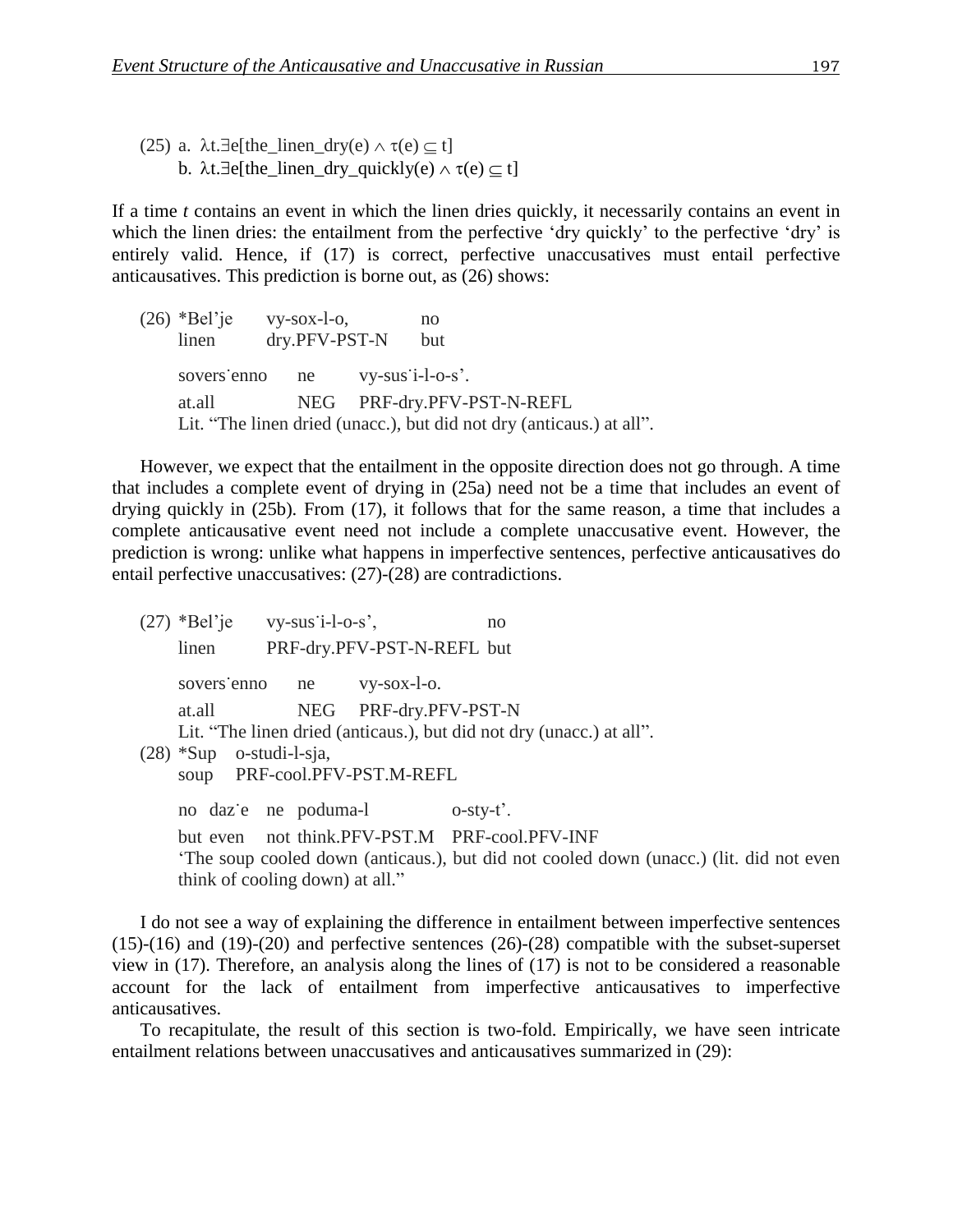| (29)                                     |   | Perfective Imperfective |
|------------------------------------------|---|-------------------------|
| Anticausative $\rightarrow$ Unaccusative | ⊠ | ⊠                       |
| Unaccusative $\rightarrow$ Anticausative | 罓 | ☑                       |

We have concluded that a theory that aims at explaining the pattern in (29) by suggesting that unaccusative predicates denote a subset of events in the denotation of anticausative predicates runs into serious complications and is to be rejected if we can make a better alternative work. The aim of the next section is to work out such an alternative.

## **3**xx**Event Structure of Unaccusatives and Anticausatives**

#### **3.1 Subevental Content**

We have seen that an attempt to build up an explanation for  $(15)$ , repeated as  $(30)$ , by reducing the difference between unaccusatives and anticausatives to the subset-superset relation does not look like a promising way to go. To develop a better alternative, let us take a closer look at the meaning of (30).

(30) Bel'je uze celyj cas sus-it-sja, linen already whole hour dry.IPFV-PRS.3SG-REFL no sovers'enno ne soxn-et. but at.all NEG dry.IPFV-PRS.3SG Lit. "The linen has been drying (anticaus.) for an hour, but it is not drying (unacc.) at all."

The second clause says that the linen does not undergo any change along the dryness scale. The degree to which the linen is dry remains the same throughout the reference time. What does the first clause describe?

Since (30) is not a contradiction, this cannot be the process of the linen is getting drier. Rather, (30) says that the linen is exposed to the factors that should bring about a change in the linen's dryness. What these factors are is entirely underspecified. (30) can be felicitous if the linen is hanging in a sunny spot, if the heater is placed under it, as well as under lots of other scenarios. Whatever natural forces or environmental phenomena may be relevant for changing a degree of dryness, some of them are at work in (30). Similarly, the soup in (16) is exposed to some factors that favor change along the temperature scale. The change itself, however, has not (yet) occurred.

Here is a way of making this intuitive characterization more precise. I argue that unaccusatives and anticausatives describe distinct but causally related processes. In both (15)/(30) and (16), the first clause refers to the "anticausative" process, which, if nothing happens out of the ordinary, eventually ends up bringing about an "unaccusative" process described by the second clause. At the reference time, however, the latter has not yet started. The first approximation to formalizing this intuition is (31), which represents the general format for anticausative and unaccusative predicates. In (31), the components not immediately relevant for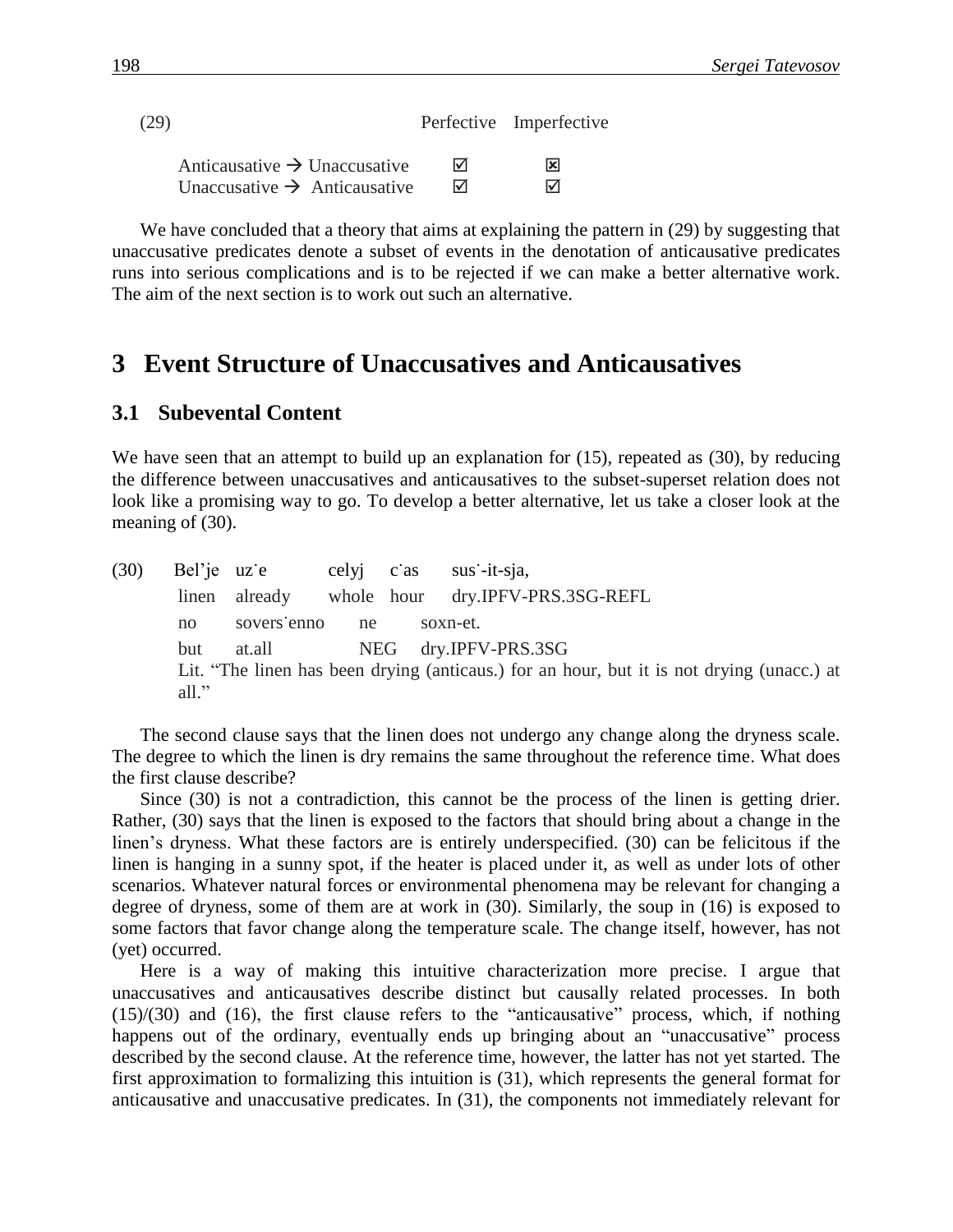(31) a. 
$$
||[v_P \dots dry(unacc. \dots]]|| = \lambda e \dots \exists e' [...
$$
 cause(e)(e')  $\land dry(e) \dots]$   
b.  $||[v_P \dots dry(anticaus. \dots]]|| = \lambda e \dots \exists e'[...$  cause(e')(e)  $\land dry(e')$  ...]

Both (31a) and (31b) are based on a complex event structure consisting of two eventive components. One subevent is a change of state process where an individual becomes dry. This subevent falls under the extension of the event predicate *dry* in both (31a) and (31b). The other component is a causing subevent that brings becoming dry about. This subevent is not associated with an event predicate, which captures the intuition that it has no specific descriptive properties. The components are connected by the relation of immediate causation.

Therefore, anticausatives and unaccusatives are associated with the same event structure. However, event predicates they denote are distinct. The unaccusative denotes change of state subevents (brought about by a causing subevent); the anticausative has causing subevents in its extension (which bring about some change of state subevent).

(31a-b) are instances of a decompositional analysis of complex event predicates. A similar subevental architecture can be found in Rothstein (2004) (cf. her activity and become subevents) and Ramchand (2008), who separates initiating subevents and process subevents. I am not addressing the question if a complete decompositional structure also includes a result state component, which is not directly relevant to the present discussion.

Consider again the summary of the entailment pattern:

(32) Perfective Imperfective

| Anticausative $\rightarrow$ Unaccusative | ⊠ | ⊠ |
|------------------------------------------|---|---|
| Unaccusative $\rightarrow$ Anticausative | ⊠ | ⊠ |

If eventualities in the denotation of unaccusatives and anticausatives are distinct, this pattern translates naturally into event-semantic talk as follows. To say that a perfective anticausative sentence entails a perfective unaccusative sentence equals to saying that a complete anticausative eventuality cannot occur in a world without a complete unaccusative eventuality occurring as well. In contrast, an incomplete anticausative eventuality can be part of a world without a corresponding unaccusative eventuality being part of that world, and this is why the entailment from imperfective anticausatives to imperfective unaccusatives does not go through. Finally, unaccusative eventualities, be they complete or incomplete, cannot exist if there is no anticausative eventuality that bring them about, hence unaccusatives entail anticausatives no matter what their grammatical aspect is.

My goal is thus to show that the analysis along the lines of (31) predicts exactly this pattern. In the next two sections I will try to convince the reader that the pattern derives from  $(31)$ coupled with independently motivated characteristics of the causal relation in combination with standard assumptions about the semantics of the perfective and imperfective aspects.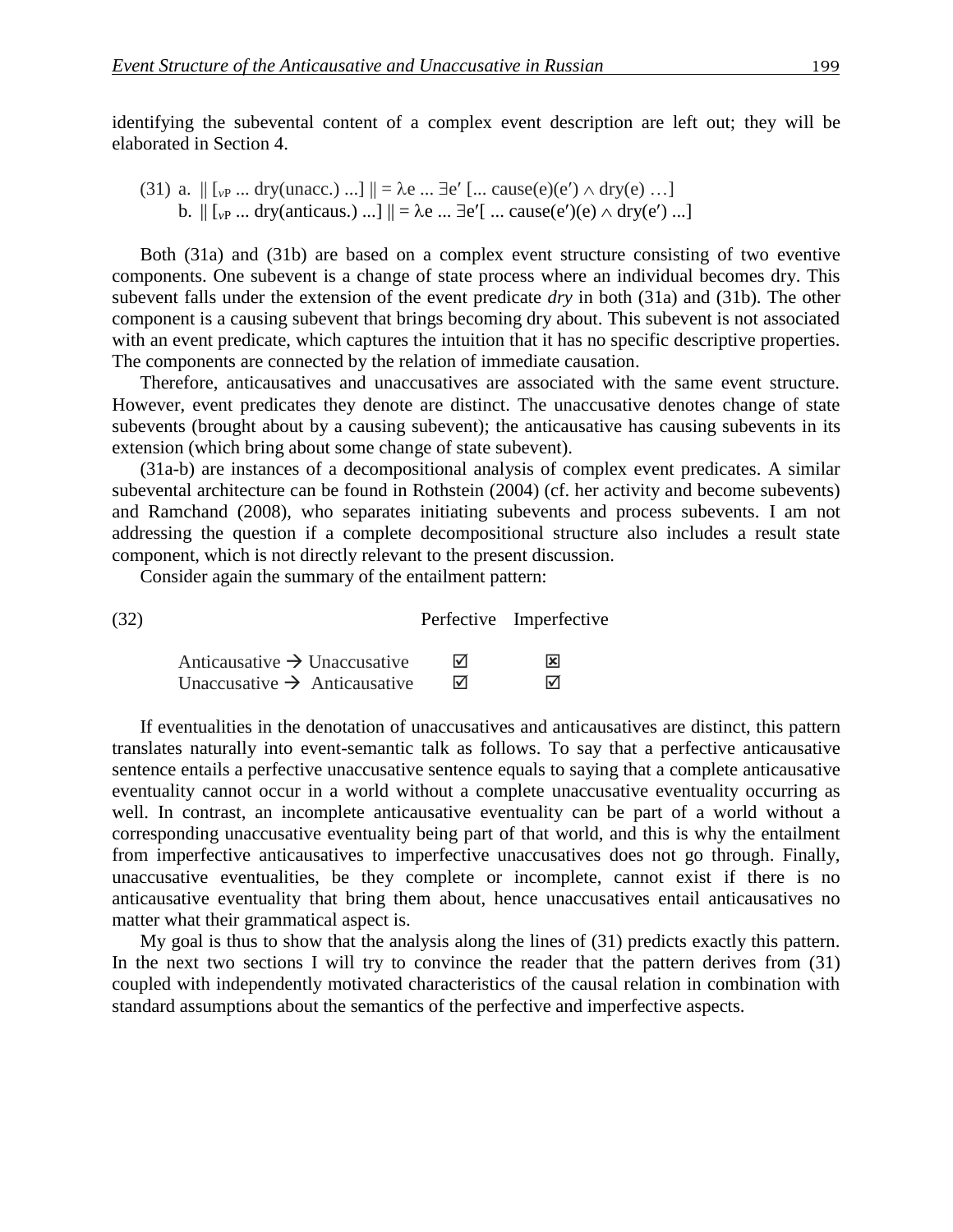#### **3.2 The Causal Relation**

Let us start with a few reflections on the meaning of the causal relation on events. (31a-b) represent semantics of uninflected unaccusative and anticausative verb phrases, of which the causal relation is an essential component. Characteristics of the causal element of the meaning of verbs in natural languages have been subject to thorough examination in the semantic literature at least since late 60s, most notably, in Dowty 1979; see recent discussions in Kratzer 2005, Levin, Rappaport Hovav 2005, Thomason 2014. Many treatments of causation involve some or other version of the following constraint on temporal construal of a causally related events in (33):

(33) Temporal construal of causally related events  $\forall e \forall e'$ [cause(e')(e)  $\rightarrow \neg \exists e''$ [e''  $\le e \rightarrow e' \ll_{\text{T}} e''$ ] where " $\leq$ " is the part-of relation on events and " $\ll_{\tau}$ " is the temporal precedence relation

(33) says that if two eventualities are causally related, neither the cause not any of its proper parts can temporally follow the effect. This leaves us with a variety of other options: the two events run at the same time; the effect obtains at the minimal final part of the cause, the effect temporally follows the cause, and so on. However, when it comes to the meaning of lexical verbs in natural languages associated with a causative event structure, it turns out that the spectrum of temporal relations between the causing and caused subevents can be further restricted.

For instance, lexical verbs do not license the interpretation where the effect temporally follows that cause without temporally overlapping with it at least at the culmination point, cf. Fodor's (1970:433) example in (34) (cf. Rappaport Hovav & Levin 2012; see, however, Neeleman & van de Koot 2012 for significant qualifications)<sup>4</sup>:

(34) \*John killed Bill on Sunday by stabbing him on Saturday.

In the lexical semantic literature, two fundamental temporal relations are identified that can be part of the meaning of individual lexical items. Rothstein (2004) argues that for predicates like 'read a novel', 'write a letter', 'eat an apple' the activity subevent, where the agent performs a certain action, is temporally coextensive with the become subevent, in which the theme undergoes change. Moreover, every (contextually relevant) temporal part of the activity contributes to the progression of the become subevent.<sup>5</sup> This is the *incremental relation*.

Tatevosov and Ivanov (2006) isolate another class of predicates (e.g., 'tear a thread', 'chop down a tree' or 'wake up a sleeping beauty') based on what they call *mapping to a minimal final part relation* (MMFP), where the whole change of state must occur at the very end of the activity.

Finally, for many other verbs, the temporal structure of the relation is more flexible: the lexical meaning is vague as to whether every part of the change of state requires some input of the activity or the whole change is free to occur at its final part. Such verbs are compatible with both incremental and MMFP construals. For instance, verbs like 'destroy the city' are felicitous

<sup>&</sup>lt;sup>4</sup> The temporal construal where causing and caused events do not temporally overlap is characteristic of indirect causatives, which are typically derived from transitive and unergative verb phrases. Indirect causation, however, is only found in derived environments and is not attested as part of the meaning of a lexical verb.

 $<sup>5</sup>$  Rothstein herself assumes, though, that the relation between the two subevents is not causal.</sup>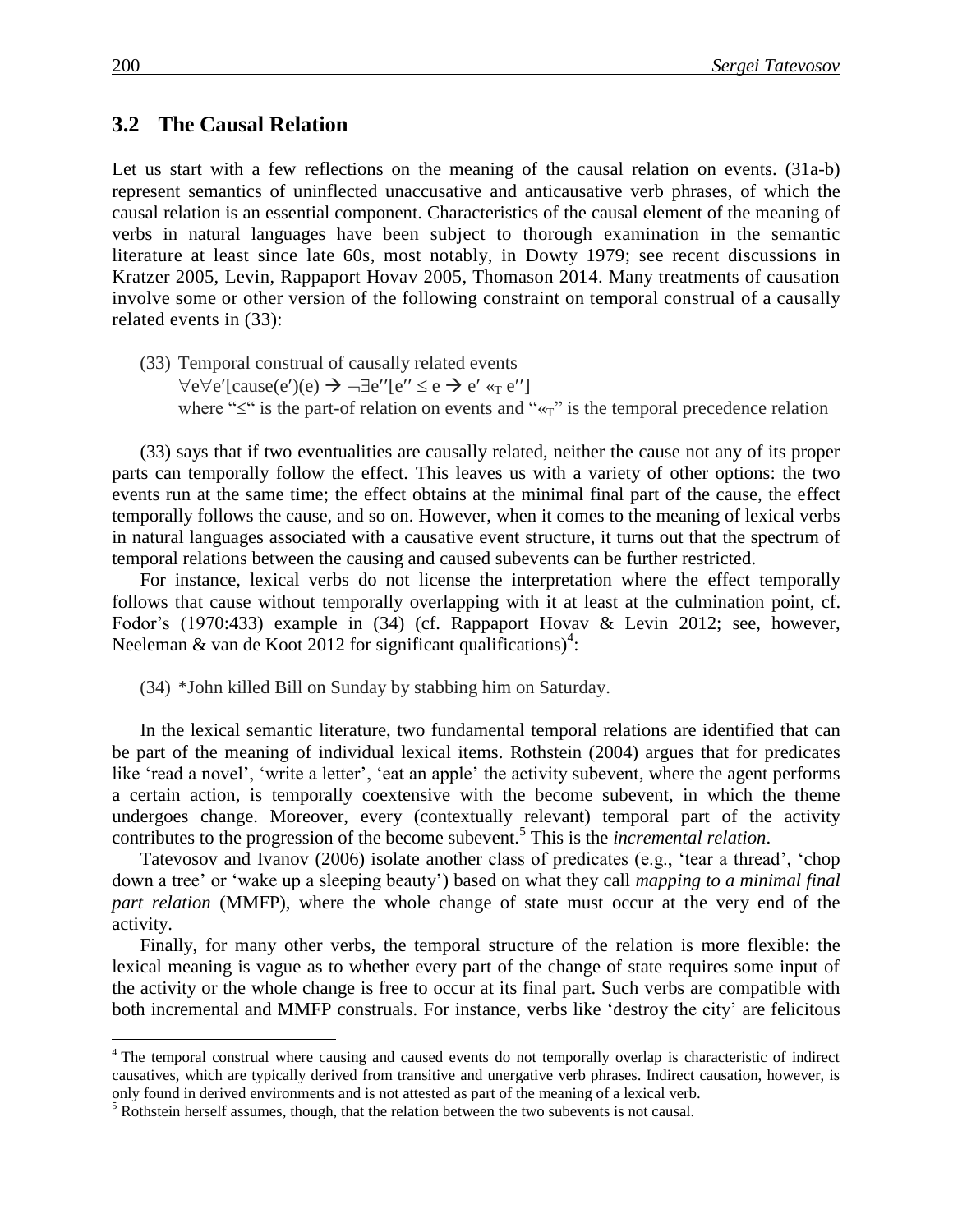with two types of scenario. One type are 'gradual destruction scenarios', whereby the destroying activity falls into a number of separate acts in which buildings in the city are destroyed one after another. The other type comprises activities that bring about a single act of destruction at the very end. As an example one can think of mining every building in the city and activating the mines all at once. On this scenario, mining is part of the activity to which the change of state is causally related. It does not bring about any destruction by itself, however.

Therefore, the causal relation, only restricted by (33), is compatible with a wide range of temporal relations that can, but do not have to be narrowed down by the meaning of individual lexical items. This means that the following generalization generally holds:

- (35) Temporal properties of verbs based on the causal relation
	- For verbs that denote a complex event structure based on the causal relation, non-final temporal parts of the causing subevent do not have to be mapped to temporally coextensive parts of the caused change, unless the opposite is entailed by the lexical meaning of the verb.

If (35) is correct, the full potential for deriving the right semantics for (30) is already implicit in (31), since the key assumption behind (31) is that the anticausative and unaccusative processes are causally related.

There can be a part of the causing event not mapped to a temporally coextensive part of a change of state. If the imperfective extracts this part from the denotation of a complex predicate, we will have a partial causing eventuality in the evaluation world, but not any part of the change of state. This is how the lack of entailment comes about in (30). In the remaining three cases  $(\mathbb{Z})$  in (32)) the two eventualities must both be part of the evaluation world for the reasons I will make clearer towards the end of Section 3.3.

At this point, we have, therefore, to accomplish the following two tasks. First, we need a reasonable semantics for the imperfective that would guarantee that imperfective sentences describe non-final temporal parts of an eventuality. Secondly, we need to make sure that the lexical meaning of 'dry' or 'cool down' do not entail temporal co-extensiveness of two causally related subevents. It will follow, then, that imperfective anticausative sentences can describe a causing activity that has not (yet) brought about a change of state, hence can be true without corresponding unaccusative sentences being true.

### **3.3** Aspect and Non-Final Stages

Supplementing the analysis in (31) with an appropriate imperfective operator is not very difficult, since the vast majority of current theories of the imperfective possess the desired property. We need a progressive/imperfective operator that takes an event predicate and extracts non-final temporal parts of some event from its extension. To be specific, let us assume a version of Landman's (1992) operator that maps events to their stages, as in (36).

(36) a.  $||{\rm PROG}(P)(e)||^{w,g} = 1$  iff  $\exists f \exists v: \langle f, v \rangle \in CON(g(e), w)$  and  $||P||^{v,g}(f)=1$ where  $CON(g(e), w)$  is the continuation branch of  $g(e)$  in *w*.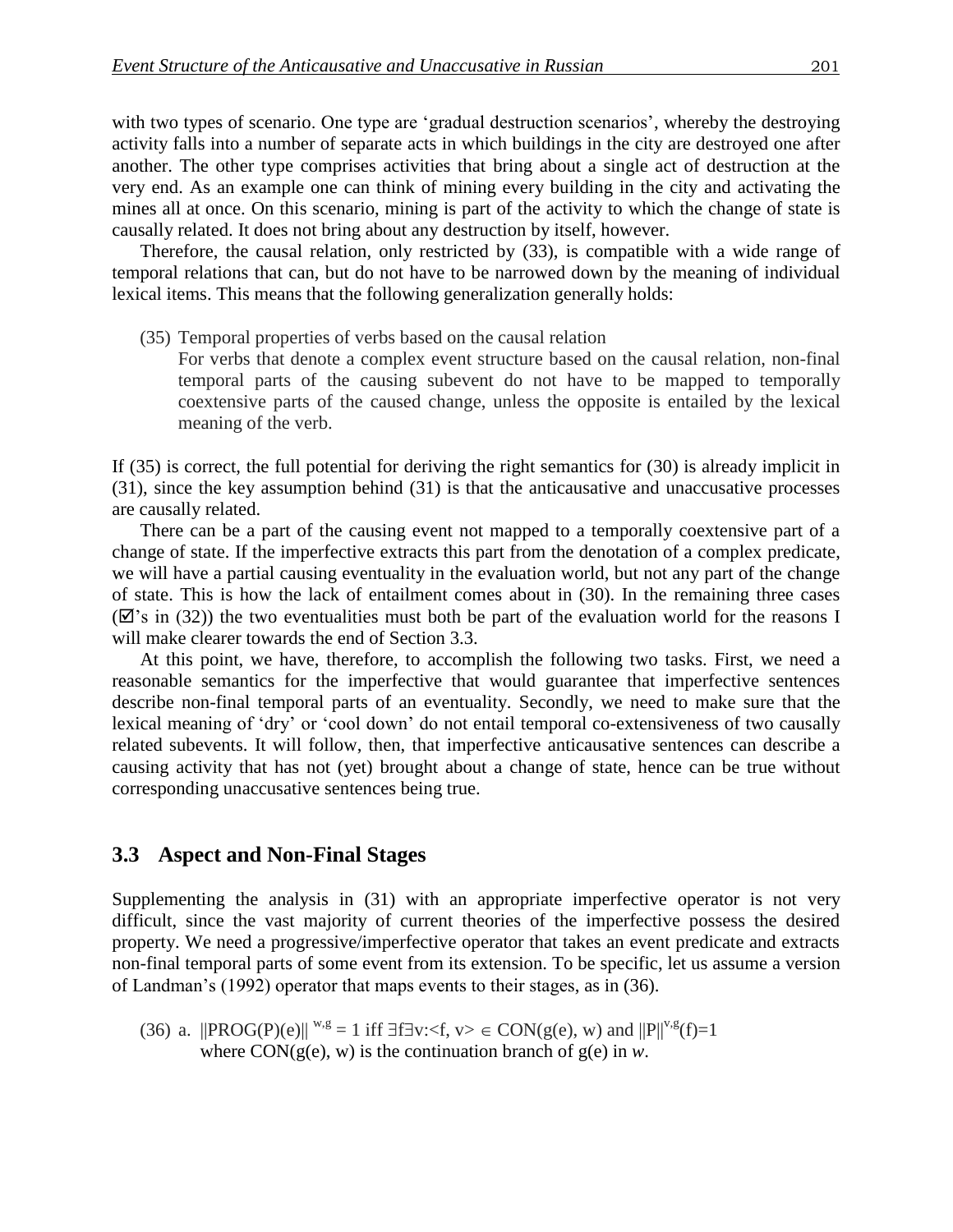- b. The continuation branch for an event *e* in a world *w* is the (smallest) set of pairs of events *f* and worlds *v* such that *f* goes on in *v*, *e* is a non-final stage of *f* in *v*, and *v* is a reasonable option for *e* in *w*.
- c. A world *v* is a reasonable option for the pair  $\langle e, w \rangle$  if *e* can continue in *w* as far as it does in *v*.

One departure from Landman is: (36b) requires an eventuality *e* going on in the base world be a non-final stage of an eventuality *f* that culminates in some (reasonable) world *v*. The original Landman's formulation did not contain a non-finality condition and allowed an eventuality to attain a culmination in the base world. It should be emphasized that nothing in what follows hinges on the specifics of Landman's theory of the progressive. Major alternatives suggested in the literature, namely, Dowty 1979, Klein 1994, Portner 1998, differing as much as they are, are all compatible with treating the progressive, in some way or other, as a function that extracts non-final parts of an eventuality from the extension of a predicate.

The application of the progressive to the anticausative predicate in (31b) results in an event predicate in (37):

(37)  $\parallel$  *prog*  $\left[\begin{array}{ccc} 0 & \ldots & 0 \\ 0 & \ldots & 0 \end{array}\right]$   $\parallel$  =  $\lambda$ e.PROG( $\lambda$ e'...  $\exists$ e'' $\left[\begin{array}{ccc} \ldots & \land & \text{cause}(e'') (e') \end{array}\right]$   $\land$  dry(e'')  $\ldots$ ])(e)

The predicate in (37) denotes the set of non-final stages of an event that causes (some individual) to become dry. Ignoring tense, irrelevant for the discussion, and assuming existential closure of the event variable, (30) will be represented as a proposition in (38):

(38)  $\exists e[PROG(\lambda e' \dots \exists e''] \dots \land cause(e'')(e') \land dry(e'') \dots])(e)]$ 

(38) says that the evaluation world contains a stage *e* of an event that causes another event, one where (a relevant individual) gets dry. Due to the properties of the cause relation summarized in (35), if the opposite is not a lexical entailment of a verb, non-final stages of an event need not bring about a change of state, which means that the drying event need not be part of the base world. I believe that it is in this way that the lack of entailment in (30) obtains.

For the analysis to work, therefore, it is crucial to take a closer look at the lexical meaning of 'dry', 'cool down' and similar verbs and ask what kind of temporal relations between subevents it licenses. Are they temporally coextensive, like for 'read a novel', or does the caused subevent occur at the final part of the causing subevent, as in 'chop down a tree', or is the temporal relation not constrained in either way, as with 'destroy the city'?

The most readily available class of scenarios for 'dry (the linen)' or 'cool down (the soup)' implies that both subevents run at the same time. Under normal conditions, the causing event, in which natural forces and environmental phenomena affect the theme, immediately initiates a caused subevent of getting dry/cold. If the linen is hung to dry outside, the linen is affected by the natural forces like wind and sun, by the temperature of the air, its humidity, etc., and the more the causing subevent advances, the more the theme acquires the property of being dry. Rothstein's incremental relation is thus a preferred and, in a sense, default interpretative options for these verbs.

It seems, however, that, even being a preferred option, it is not the only one. It is not difficult to come up with scenarios where a causing process does not have immediate effects. Depending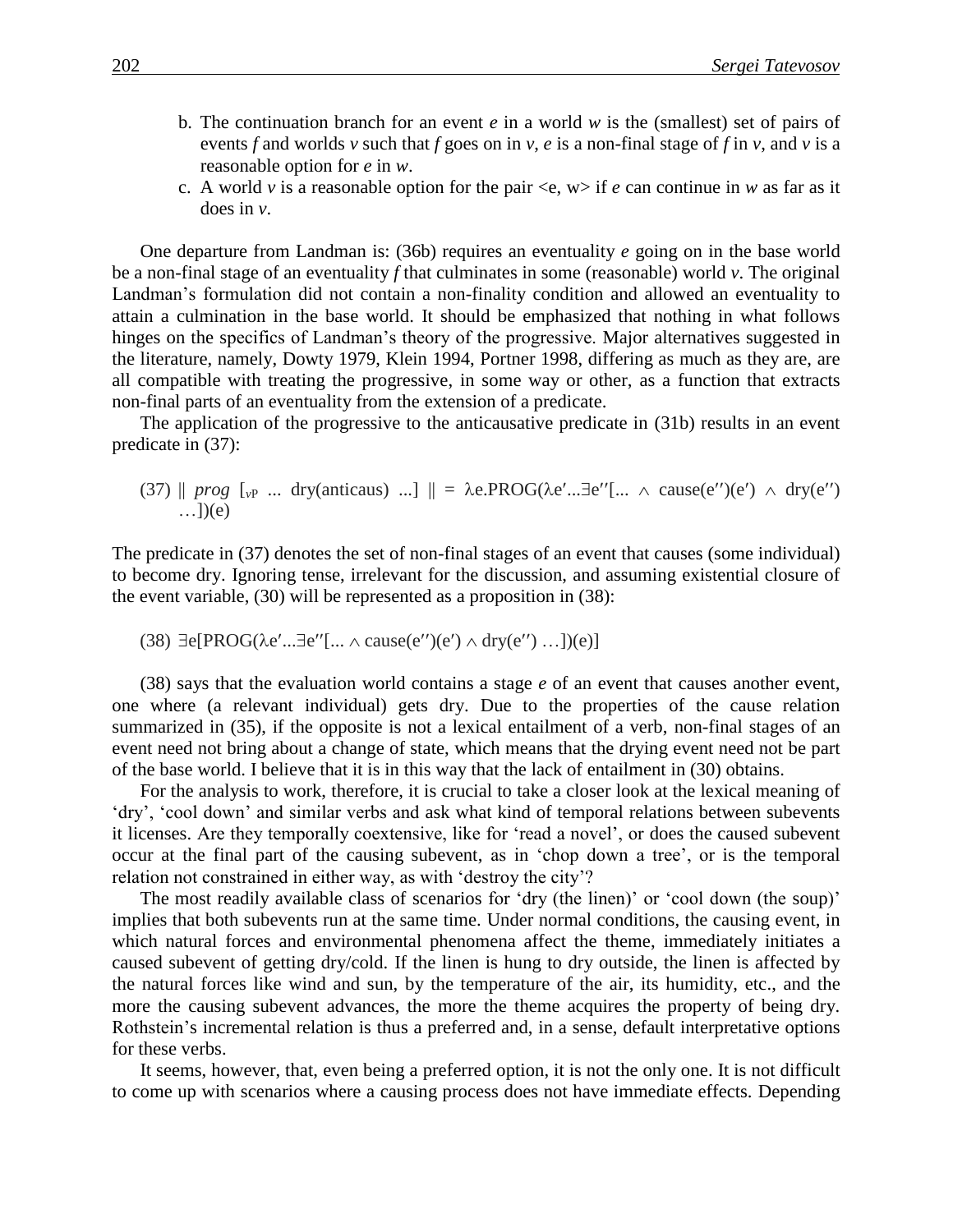again on the temperature, humidity, and many other factors, sensible changes in the degree of dryness can appear with a significant delay. The causing event will have a temporal part not mapped to any part of the change of state running at the same time. This means that 'dry' and 'cool down' fall within the same class of lexical verbs as 'destroy' discussed above, which do not rigidly fix the temporal relation between two causally related subevents that form their event structure. We have good reasons to assume, then, that verbs stems like 'dry' come out from the lexicon endowed with the following meaning postulate<sup>6</sup>:

(39)  $\forall e \forall e'$  [cause(e)(e')  $\land$  dry(e)]  $\leftrightarrow \tau(e) \leq \tau(e')$ 

 $\overline{a}$ 

If this line of reasoning is correct, the lack of entailment from the anticausative to the unaccusative is successfully accounted for. Let us sum up the main ingredients of the explanation. First, anticausatives denote causing events that bring about a change in the theme as to the degree to which it possesses a relevant property like dryness and coldness. Secondly, imperfective/progressive sentences denote non-final parts of an eventuality from the original extension of a predicate. Thirdly, the lexical meaning of 'dry' and 'cool down' does not require a causing and caused subevents be temporally coextensive. Denotations of these verbs contain complex events where non-final temporal parts of the causing processes do occur, but corresponding caused events do not. Imperfective anticausative sentences like (30) describe exactly those temporal parts.

Now that we have an answer to the question why imperfective anticausatives do not entail imperfective unaccusatives, we can address the rest of the data summarized in (32) and see why for the three remaining logical possibilities the entailment must hold.

Consider perfective anticausatives and unaccusatives first. In Landman's and similar systems, where the application of the imperfective operators creates a set of stages of an event from the original extension of the predicate, perfectivity is to be treated the identify function (see the extensive discussion in Zucchi 1999). Perfective predicates contain complete events in their extension. Putting irrelevant details aside again and assuming the existential closure of the event variable, from (31a-b) we get (40) as a semantic representation of for both perfective unaccusatives and anticausatives.

(40) 
$$
||
$$
 *pfv* [ $_{vP}$  ... *dry(unacc.)* ...]  $|| = ||$  *pfv* [ $_{vP}$  ... *dry(anticaus.)* ...]  $|| = \exists e \exists e' ... [... \land cause(e)(e') \land dry(e) ...]$ 

From (40), it is obvious that both subevents must occur and culminate in the base world. The causing event is only complete when the caused event is and vice versa. It is impossible to assert that a complete anticausative event exists in the base world without being committed to asserting the same about a corresponding unaccusative event, and the other way around. (40) makes this entirely explicit, so the analysis correctly predicts that perfective unaccusatives and anticausatives entail each other.<sup>7</sup>

<sup>&</sup>lt;sup>6</sup> Note that (39) together with the general constraint on the causal relation in (33) effectively makes  $\tau$ (e) in (39) not just a part of  $\tau(e')$ , but a final part of  $\tau(e')$ .

<sup>&</sup>lt;sup>7</sup> Note that if the perfective operator is analyzed along the lines of Klein 1994, as a function that maps event predicates to temporal predicates,  $\lambda P.\lambda t.\exists e[\tau(e) \subseteq t \land P(e)]$ , perfective anticausative and unaccusative sentences will not be logically equivalent.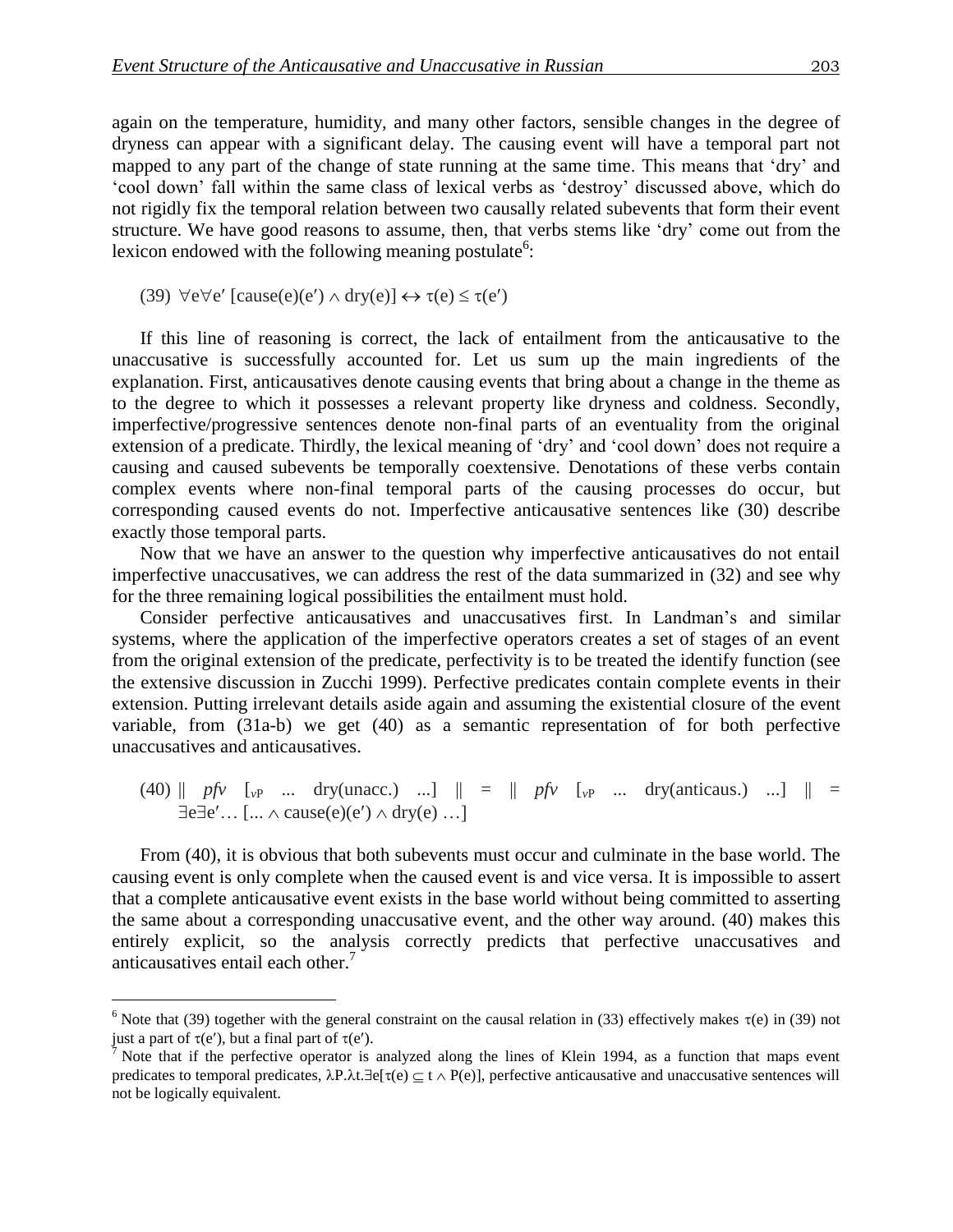The fourth case from (32), exemplified in (16) repeated as (41), shows that one cannot assert an imperfective unaccusative sentence and deny an imperfective anticausative sentence at the same time.

| $(41)$ *Bel'je<br>soxn-et.<br>$dry-PRS.3SG$<br>linen |                             |                                                                                              |
|------------------------------------------------------|-----------------------------|----------------------------------------------------------------------------------------------|
| no                                                   | sovers'enno ne sus'-it-sja. |                                                                                              |
| but                                                  |                             | at.all NEG dry-PRS.3SG-REFL                                                                  |
|                                                      |                             | Lit. "The linen has been drying (unacc.) for an hour, but is not drying (anticaus.) at all." |

I argue that the analysis developed so far explains this without any additional stipulations: lexical semantics of the verbs like 'dry', properties of the causal relation as well as properties of the imperfective operator derive exactly this result. Application of the imperfective operator to (31a) creates a property of events in (42):

(42)  $\| prog\|_{\mathcal{V}}$  ... dry(unacc.) ...]  $\| = \lambda e.PROG(\lambda e' ... \exists e''[... \land cause(e')(e'') \land dry(e') ...])(e)$ 

According to (42), the imperfective unaccusative is a set of non-final stages of an event in which (some individual) is getting dry; these events are brought about by some causing event. According to (33) and (39), for verbs like 'dry', the temporal projection of the caused subevent must be a final part of the temporal projection of the causing subevent. This means that no world can contain a stage of a change of state event from the extension of the unaccusative 'dry' without a corresponding fragment of the causing process going on at the same time as well. This yields a principled explanation for the inappropriateness of (41) and completes the outline of the explanation for the entailment pattern in (32).

In the remaining section I will complete the analysis by laying out assumptions about the compositional derivation of AIUs and corresponding transitive verbs in Russian.

## **4** Deriving a Triple

 $\overline{a}$ 

So far we have seen that the semantics for unaccusative and anticausative predicates in (31ab) in combination with independently motivated assumptions about the meaning of aspectual operators, properties of the causal relation and lexical entailments of verbs like 'dry' or 'cool down' successfully accounts for the entailment pattern in (32). However, I have not shown yet how the predicates are derived compositionally.

If the difference between unaccusatives and anticausatives boils down to the fact that they are associated with the same event structure but denote different subevents, it is natural to suggest

<sup>(</sup>i) a.  $||p f v||_v$ P ... dry(anticaus.) ...]  $|| = \exists t \exists e \exists e' ... [\dots \land \tau(e') \subseteq t \land \text{cause}(e)(e') \land \text{dry}(e) \dots]$ b.  $||p f v||_{v}$  ... dry(unacc.) ...]  $|| = \exists t \exists e \exists e' ... [\dots \land \tau(e) \subseteq t \land \text{cause}(e)(e') \land \text{dry}(e) \dots]$ 

However, both (i-a) and (i-b) entail that the causing and caused subevents occur in the base world, hence it is impossible to assert the perfective anticausative proposition and deny perfective unaccusative proposition at the same time, and vice versa.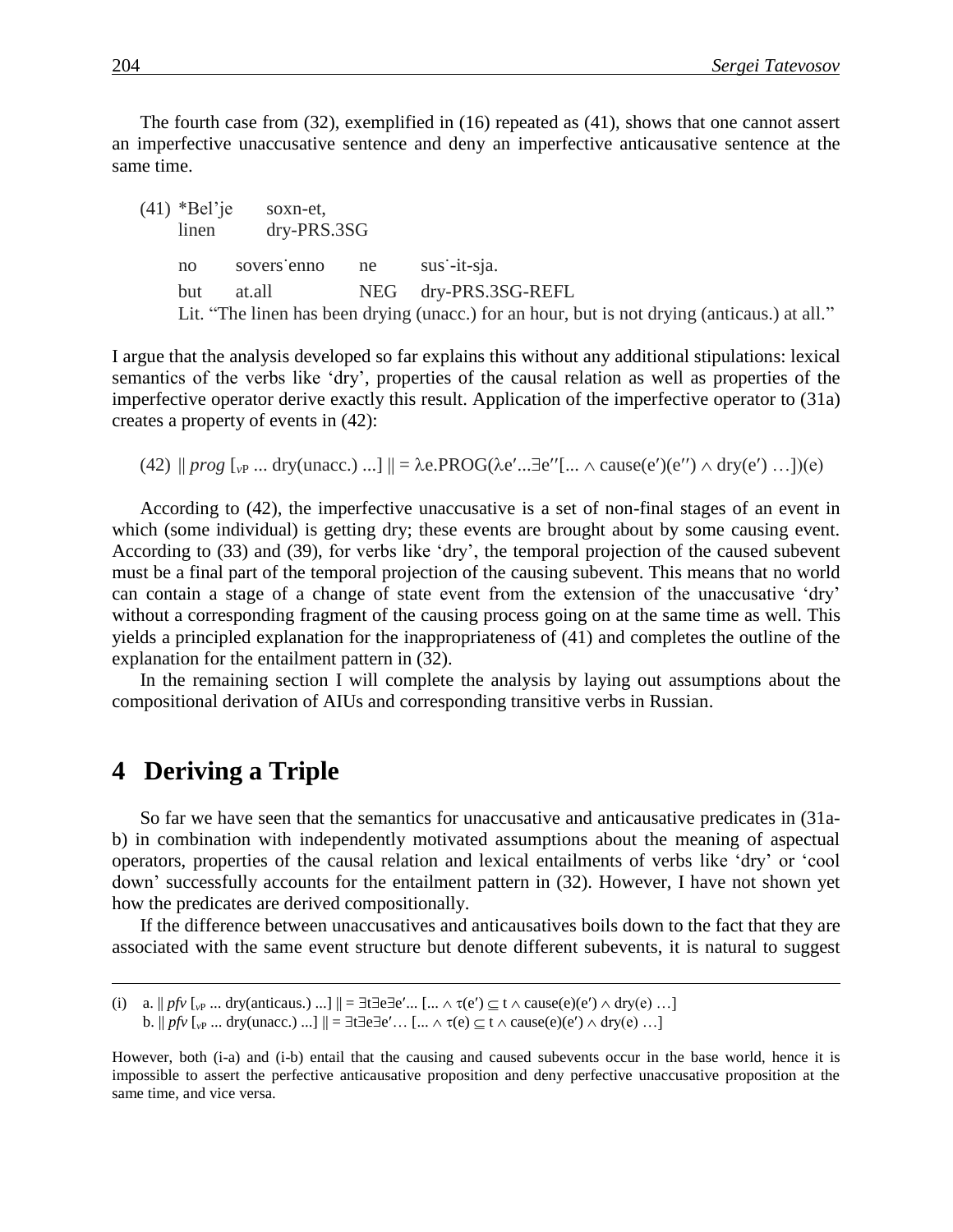that both originate from the same common source. At some stage of derivation 'dry', 'cool down' and similar verb stems project a relation between two (sub)events, on which unaccusatives, anticausatives and their transitive counterparts are all based. Here is one specific way of implementing this idea.

Let us assume that a complex even structure consisting of two subevents comes as part of the denotation of a verb stem:

(43) 
$$
|| [v \, dry ] || = \lambda x . \lambda e' . \lambda e
$$
. [cause(e)(e')  $\wedge$  dry(e)  $\wedge$  theme(x)(e)]

Saturating the internal argument position yields a relation between two events in (44):

(44)  $\|$  [<sub>VP</sub> dry linen ]  $\| = \lambda e'.\lambda e.[\text{cause}(e)(e') \wedge \text{dry}(e) \wedge \text{them}(linen)(e)]$ 

Following the ideas from Alexiadou et al. 2006 and Schäfer 2008, one can assume that *from*- and *by itself* phrases adjoin to the minimal configuration where the causing subevent is represented. Both can be thought of as introducing an effector thematic relation, to coin Van Valin's (2005) term, where the effector, is, roughly, an inanimate causer associated with a causing subevent:

- (45) || from the heat  $|| = \lambda R \cdot \lambda e' \cdot \lambda e$ .[R(e)(e')  $\wedge$  effector(heat)(e')]
- (46) || by itself  $|| = \lambda S.\lambda x.\lambda e'.\lambda e.[S(x)(e)(e') \wedge effector(x)(e')]$

*From*-PPs take a relation between subevents as its argument like the one in (44). 'By itself', which identifies the effector with the entity undergoing change. should rather combine with a relation in (43) where the individual argument position is not yet saturated. I leave it open for future research to determine the exact syntactic position of 'by itself'.

At the next stage of derivation, VP merges with *v* that comes in various flavors (e.g., Folli, Harley 2005, 2007) including the unaccusative and anticausative variants in (47)-(48):

- (47)  $\|v_{\text{UNACC}}\| = \lambda R_{\leq v \leq v}$ .  $\lambda e \cdot \exists e' [R(e)(e')]$
- (48)  $\|v_{\text{ANTICALS}}\| = \lambda R_{\langle v, \langle v, t \rangle} \lambda e \cdot \exists e'[R(e')(e)]$

The two subevents are treated by the unaccusative and anticausative  $\nu$  in different ways. Unaccusatives 'externalize' the caused change of state subevent, existentially binding the causing one, and yield a property of caused subevents where an individual is becoming dry. The anticausative, the other way around, externalizes causing subevents that bring about a change of state subevent that falls under *dry*. (47)-(48) is this a radical depature from the Koontz-Garboden 2009, where it is assumed that AIUs invariably denote the change of state. After *v*<sub>UNACC</sub> and *v*ANTICAUS merge with the VP, properties of events in (49)-(50) are created.

(49)  $\|v_{\text{ANTICAUS}}\|_{VP}$  dry linen  $\| \cdot \| = \lambda e'.\exists e$ [cause(e)(e')  $\wedge$  dry(e)  $\wedge$  theme(linen)(e)]

(50)  $\|v_{\text{UNACC}}\|$  *v*<sub>UNACC</sub> [ $\vee$  p dry linen ]  $\| = \lambda e \cdot \exists e'$  [cause(e)(e')  $\wedge$  dry(e)  $\wedge$  theme(linen)(e)]

A transitive *vP*, then, is derived by  $v_{TR}$ , which turns a relation between two events into a relation between causing events and individuals: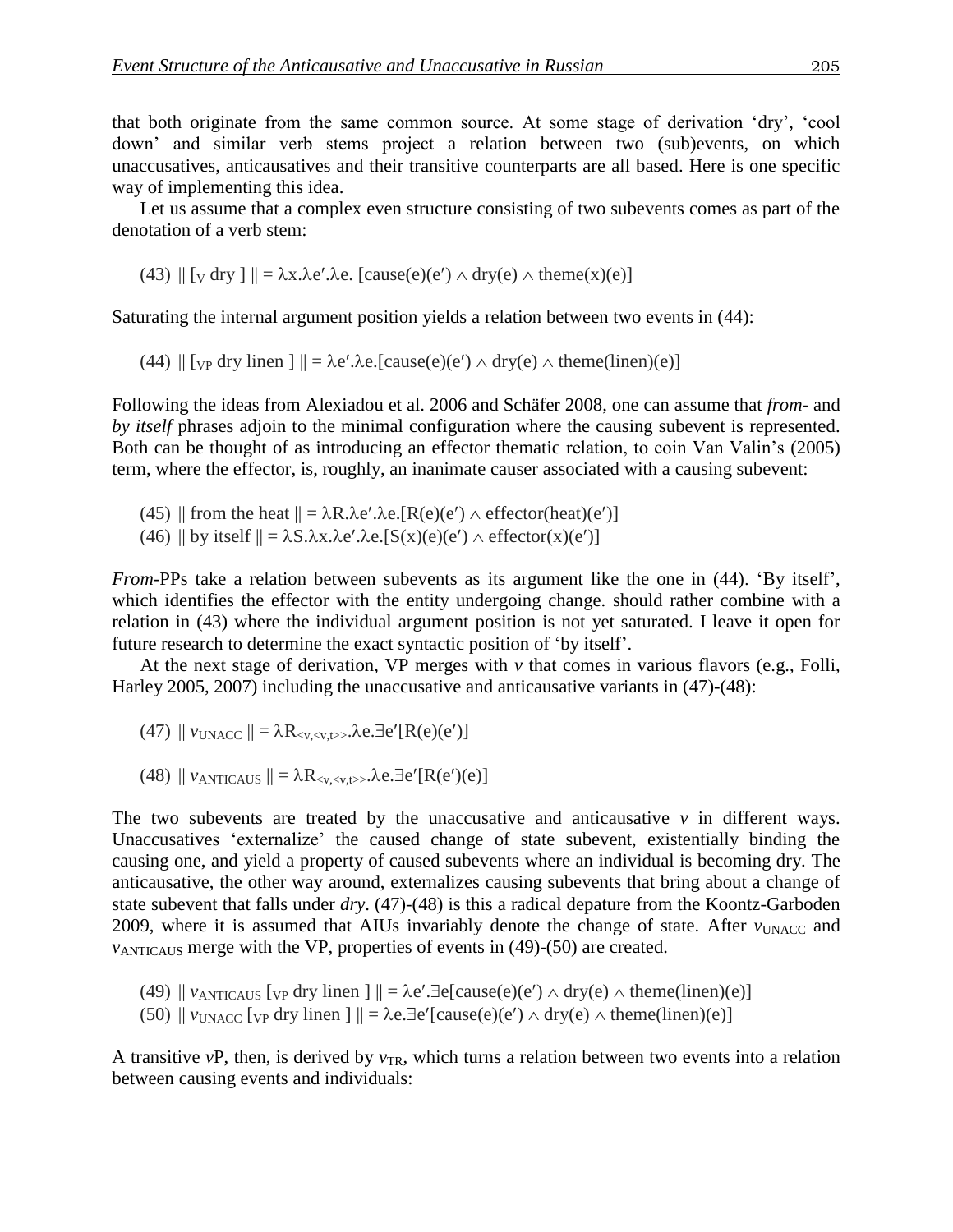(51)  $\|v_{TR}\| = \lambda R_{\leq x \leq \langle x, t \rangle}$ .  $\lambda x. \lambda e. \exists e'[R(e')(e) \land \text{cauer}(x)(e)]$ 

Merging a subject DP in the spec, *v*P position saturates the external argument position and yields a property of events in (52):

(52)  $\parallel$  [v<sub>P</sub> Vasja sus<sup>t</sup>i- belje]  $\parallel$  =  $\lambda e'.\exists e.[\text{cause}(e)(e') \land \text{dry}(e) \land \text{cause}(Vasi(a)(e') \land \text{image}(e'))$  $themelinen)(e)$ ]

I believe that this system successfully derives all the properties of unaccusatives and anticausatives we have discussed so far. The most essential ingredient, the idea that the two intransitive members of the triple denote distinct subevents connected by the causal relation is, as I have argued in the preceding section, critical for accounting for the lack of entailment from imperfective anticausatives to imperfective unaccusatives. Syntactic and event-structural identity of both types of AIUs discussed in Section 2.2 follows from the fact that at earlier stages of derivation unaccusatives and anticausatives are literally identical.

An advantage of this analysis is that it captures one parameter in which anticausatives pattern together with transitive verbs based on the same stem. In (49) and (52), both denote causing subevents, hence are correctly predicted to exhibit the same behavior with respect to the entailment in the imperfective. Just like the anticausative, a transitive verb in the imperfective does not entail that internal argument undergoes change in the course of the event:

(53) Vasja uze dva casa sus<sup>-</sup>it belje, V. already two hour-GEN dry.IPFV-PRS.3SG linen.ACC no ono absolutno ne soxn-et. but it absolutely NEG dry.IPFV-PRS.3SG 'Vasja has been drying the linen for two hours, but it does not dry at all.'

Under the above analysis, this result falls out for free, since both transitives and anticausatives, unlike unaccusatives, denote causing subevents. The reasoning that accounts for the lack of entailment from anticausatives to unaccusatives thus fully extends to cases like (53). The complete derivations for anticausatives, unaccusatives, and transitives are summarized in the Appendix.

### **5**xx**Summary, Conclusions, and Prospects**

In this paper, I established that unaccusatives and anticausatives in Russian and possibly in languages like Russian, despite their superficial similarity, denote disjoint sets of events. The denotation of unaccusatives is a predicate of events in which the theme undergoes change. Anticausatives are associated with events that bring the change about. Main evidence supporting this conclusion comes from the entailment pattern two types of AIUs show in perfective and imperfective sentences. The crucial observation is: imperfective anticausatives do not entail imperfective unaccusatives, while every other AIU entails every other AIU no matter what its grammatical aspect is. The account for this pattern crucially relies on the assumption that AIUs are internally complex, and their event structure minimally consists of a causing process and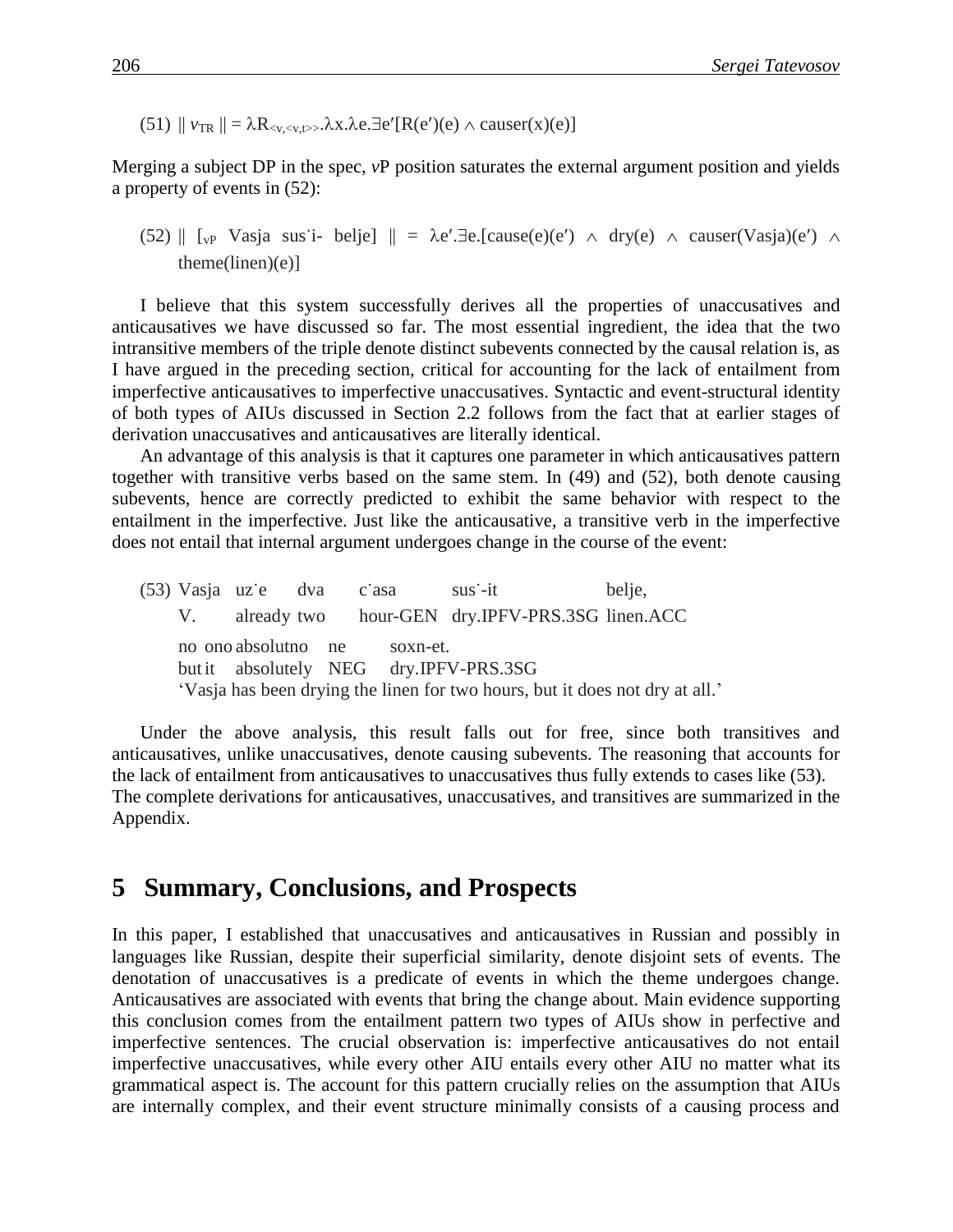caused change of state. The entailment relationships between AIUs derive from this assumption supplemented with independently motivated generalizations about the temporal properties of the causal relation and meaning of the (im)perfective. In this way, the data from Russian provide a strong argument in favor the analysis developed in this paper. From a wider perspective, the above results argue against the binarity view of AIUs, and more specifically, against the claim that unaccusatives and anticausatives are semantically identical, the conclusion Martin & Schäfer (2013) have recently reached.

To conclude, I would like to offer a brief outline of the problems that remained beyond the scope of this study. One of them is a problem of derivational relations between unaccusatives, anticausatives and transitives. The assumption I have made without arguing for it is that the members of the triple are derived in parallel from the same source. An implication of this assumption is that AIU morphology is not to be taken at its face value, and higher morphological complexity of anticausatives do not reflect higher syntactic and semantic complexity. In Tatevosov 2014 I present idiomatic evidence that seems to support the view advanced in Section 4 of this paper. A related problem is to reject on empirical grounds a major semantic alternative to the above analysis: unaccusatives are based on a simplex, non-causative event structure, which only contains a change of state event (e.g.,  $\lambda$ e.dry(e)  $\wedge$  theme(linen)(e)). Transitives and anticausatives would then be derivatives based on this structure. This alternative provides a better match between semantics and morphology, but runs into serious empirical difficulties discussed in Tatevosov 2014. The third problem is cross-linguistic variation. I do not know at the moment if the entailment pattern found in Russian replicates in other languages that allow both unaccusatives and anticausatives to be derived from the same verb stem. On the other hand, as shown in Tatevosov 2014, the differences as to the eventuality type of unaccusatives and anticausatives found in Romance languages (Folli 2002 and Labelle, Doron 2010) is not attested in Russian. The sources and parameters of cross-linguistic variation, as well as constrains on it, are still poorly understood, and we can only hope that future research will yield new insights into what a possible AIU system looks like cross-linguistically. If this paper has contributed to this larger enterprise, I believe that its goal has been successfully accomplished.

## **References**

- Alexiadou, Artemis. 2010. On the morpho-syntax of (anti-)causative verbs. In *Syntax, Lexical Semantics and Event Structure*, ed. Malka Rappaport Hovav, Edit Doron, and Ivy Sichel, 177–203. Oxford: Oxford University Press.
- Alexiadou, Artemis, and Elena Anagnostopoulou. 2004. Voice morphology in the causativeinchoative Alternation: evidence for a non unified structural analysis of unaccusatives. In *The Unaccusativity puzzle*, ed. Artemis Alexiadou, Elena Anagnostopoulou, and Martin Everaert, 114–136. Oxford: Oxford University Press.
- Alexiadou, Artemis, Elena Anagnostopoulou, and Florian Schäfer. 2006. The properties of anticausatives crosslinguistically. In *Phases of Interpretation,* ed. M. Frascarelli, 187–211. Berlin: Mouton.
- Alexiadou, Artemis, and Edit Doron. 2012. The syntactic construction of two non-active voices: passive and middle. *Journal of Linguistics* 48:1–34.
- Baker, Mark. 2003. *Lexical categories: Verbs, nouns, and adjectives.* Cambridge: Cambridge University Press.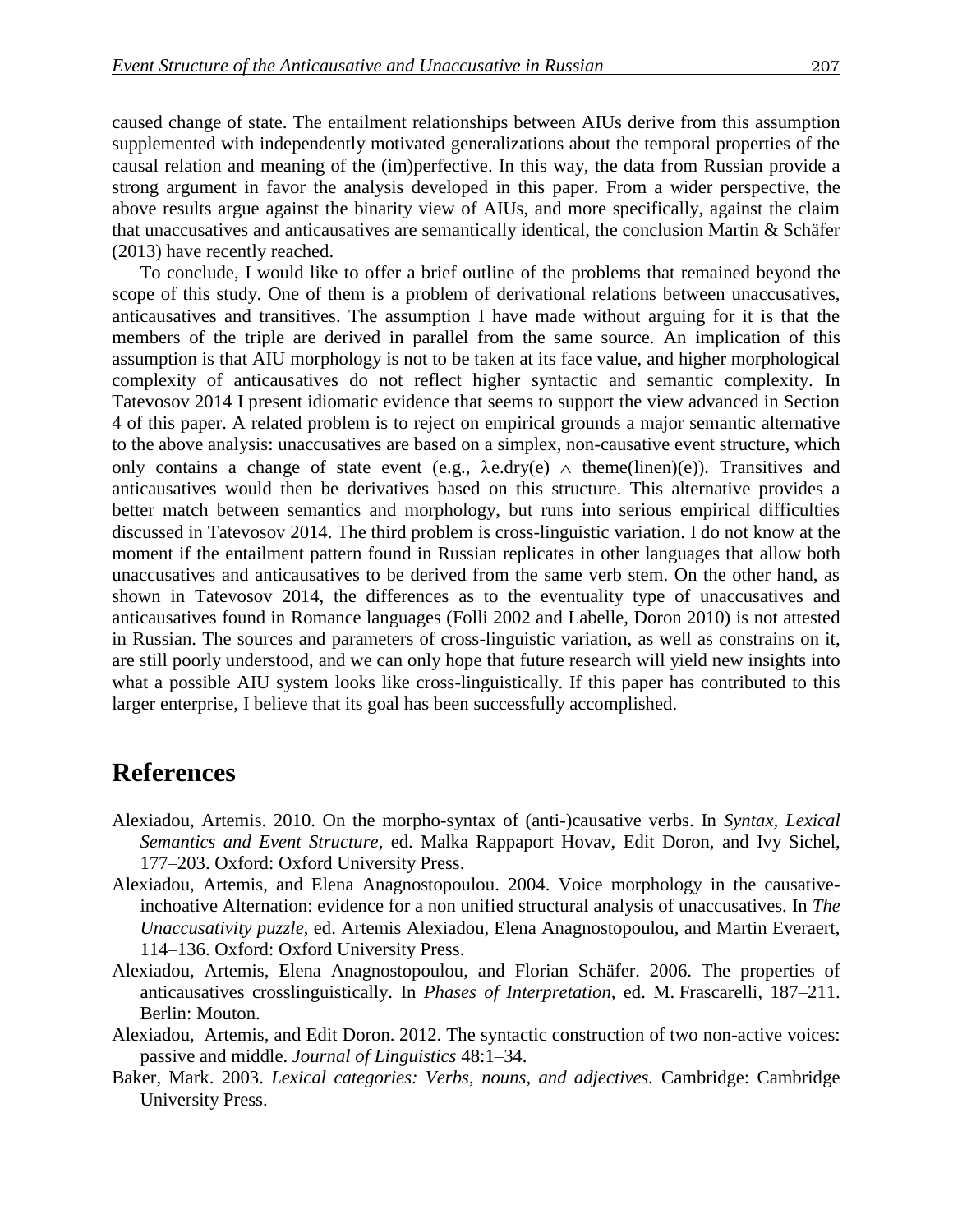- Chierchia, Gennaro. 2004. A semantics for unaccusatives and its syntactic consequences. . In *The Unaccusativity puzzle*, ed. Artemis Alexiadou, Elena Anagnostopoulou, and Martin Everaert, 22–59. Oxford: Oxford University Press.
- Doron, Edit. 2003. Agency and voice: The semantics of Semitic templates. *Natural Language Semantics* 11:1–67.
- Labelle, Marie, and Edit Doron. 2010. Anticausative derivations (and other valency alternations) in French. *Probus* 22:303–316.
- Dowty, David. 1979. *Word meaning and Montague Grammar – The semantics of verbs and times in generative semantics and in Montague's PTQ*. Dordrecht: Reidel.
- Fodor, Jerry. 1970. Three reasons for not deriving "kill" from "cause to die". *Linguistic Inquiry*  1:429–438.
- Folli, Rafaella, and Heidi Harley. 2005. Flavours of *v*: consuming results in Italian and English. In *Aspectual enquiries*, ed. Paul Kempchinsky and Roumyana Slabakova, 95–120. Dordrecht: Springer.
- Folli, Rafaella, and Heidi Harley. 2007. Causation, obligation and argument structure: on the nature of little *v*. *Linguistic Inquiry* 38, 197–238.
- Folli, Rafaella. 2002. *Constructing telicity in English and Italian.* PhD dissertation, University of Oxford.
- Guhl, Marcel. 2010. Towards a syntactic analysis of Russian –*sja*. *Russian Linguistics* 34, 261– 283.
- Hale, Kay and Samuel Jay Keyser. 2002. *Prolegomenon to a theory of argument structure.* Cambridge: MIT Press.
- Jablonska, Patrycja. 2007. *Radical decomposition and argument structure.* PhD dissertation, University of Tromsø.
- Jackendoff, Ray. 1990. *Semantic structures.* Cambridge, MA: MIT Press.
- Kallulli, Dalina. 2006. A unified analysis of passives, anticausatives and reflexives. In *Empirical Issues in Syntax and Semantics* 6, ed. Oliver Bonami and P. Cabredo Hofherr, 201–225. http://www.cssp.cnrs.fr/eiss6
- Kallulli, Dalina. 2007. Rethinking the passive/anticausative distinction. *Linguistic Inquiry* 38:770–780.
- Klein, Wolfgang. 1994. *Time in language.* London: Routledge.
- Koontz-Garboden, Andrew. 2009. Anticausativization. *Natural Language and Linguistic Theory* 27:77–138.
- Kratzer, Angelika. 2005. Building resultatives. In *Event arguments in Syntax, Semantics, and Discourse*, ed. Claudia Maienbaum and C. Wollstein-Leisen. Tübingen: Niemeyer.
- Lakoff, George. 1965. *On the nature of syntactic irregularity.* PhD dissertation, Indiana University.
- Landman, Fred. 1992. The progressive. *Natural Language Semantics* 1:1–32.
- Levin, Beth, and Malka Rappaport Hovav. 1995. *Unaccusativity. At the Syntax-Lexical Semantics Interface*. Cambridge, MA: MIT Press.
- Levin, Beth, and Malka Rappaport Hovav. 2005. *Argument realisation*. Cambridge: Cambridge University Press.
- Marantz, Alec. 1997. No Escape from Syntax: Don't try morphological analysis in the privacy of your own lexicon. *University of Pennsylvania Working Papers in Linguistics* 4:201– 225.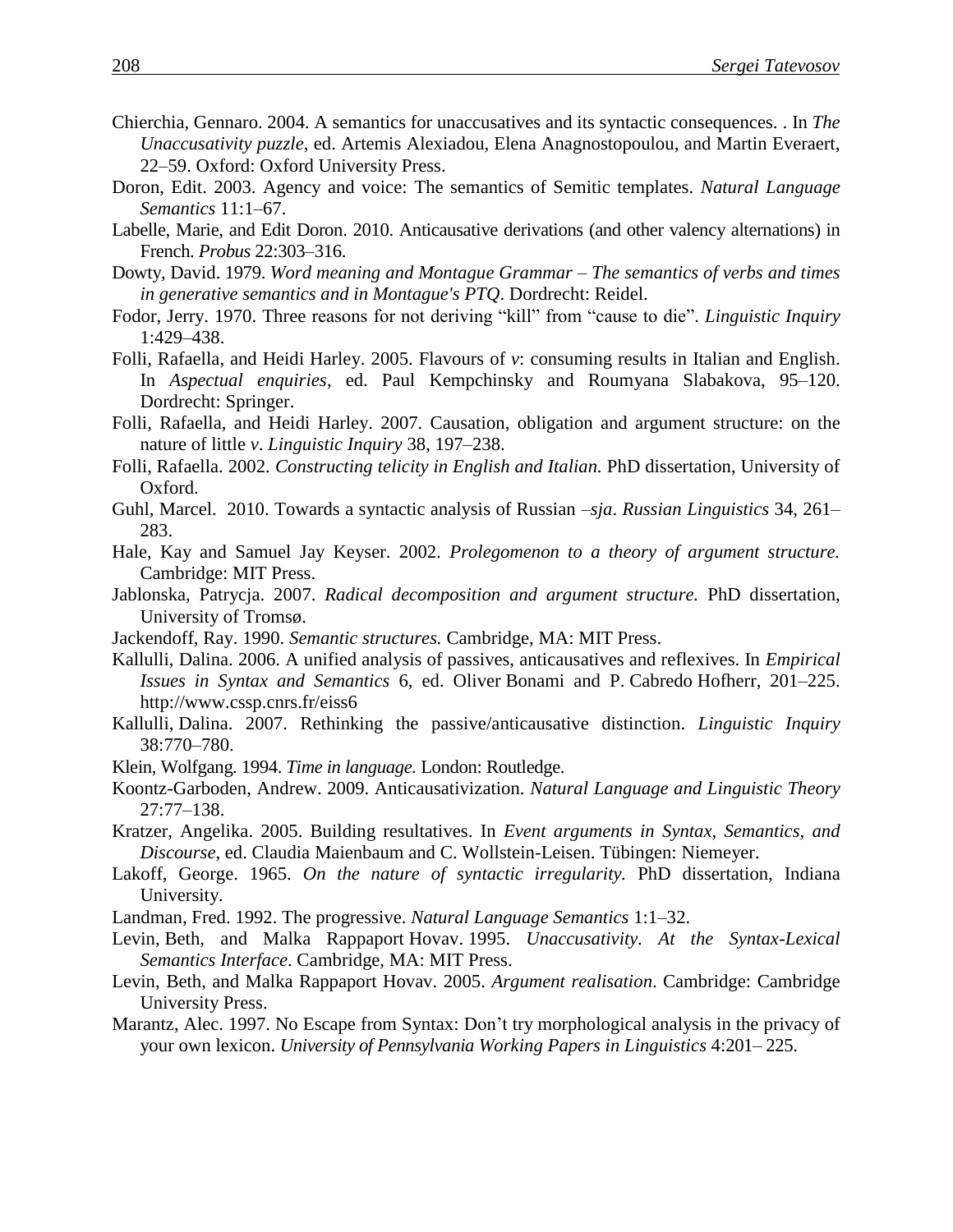- Martin, Fabienne, and Florian Schäfer. 2013. Marked and unmarked anticausatives do not differ in meaning: A French case study. Paper presented at DGFS 2013, Universität Potsdam, March 12– 15, 2013.
- Neeleman, Ad and Hans van de Koot. 2012. The linguistic expression of causation. In *The Theta System: Argument Structure at the Interface*, ed. Martin Everaert, M. Marelj, and T. Siloni, 20–51. Oxford: Oxford University Press.
- Paduceva, Elena V. 2001. Kauzativnyj glagol i dekauzativ v russkom jazyke. [Causative verbs and the anticausative in Russian.] *Russkij jazyk v nauchnom osveshchenii* 1:52–79.
- Paslawska, Alla, and Arnim von Stechow. 2003. Perfect readings in Russian. In *Perfect explorations*, ed. Monika Rathert, Artemis Alexiadou, and Arnim von Stechow, 307–362. Berlin: Mouton de Gruyter.
- Pesetsky, David. 1995. *Zero Syntax: Experiences and Cascades*. Cambridge, MA: MIT Press.
- Piñón, Christopher. 2001. A finer look at the causative-inchoative alternation. *Proceedings of Semantics and Linguistic Theory 11*. Ithaca, NY: Cornell Linguistics Circle.
- Portner, Paul. 1998. The progressive in modal semantics. *Language* 74:760–787.
- Pylkkänen, Liina. 2002. *Introducing arguments*. PhD dissertation, MIT.
- Ramchand, Gillian. 2008. *Verb meaning and the lexicon: A first phase syntax*. Cambridge: Cambridge University Press.
- Rappaport Hovav, Malka and Beth Levin. 1998. Building verb meanings. In *The Projection of Arguments: Lexical and Compositional Factors,* ed. M. Butt and W. Geuder, 97–134. Stanford, CA: CSLI Publications.
- Rappaport Hovav, Malka and Beth Levin. 2012. Lexicon uniformity and the causative alternation. In *The theta system: Argument structure at the interface*, ed. Martin Everaert, M. Marelj, and T. Siloni, 150–176. Oxford: Oxford University Press.
- Reinhart, Tanya. 2002. The theta system An overview*. Theoretical Linguistics* 28:229–290.
- Rothstein, Susan. 2004. *Structuring events: a study in the semantics of lexical aspect*. Malden: Blackwell Publishing.
- Schäfer, Florian. 2008. *The Syntax of (Anti-)Causatives: External arguments in the Change-ofstate Contexts.* Amsterdam: John Benjamins.
- Tatevosov, Ssergei, and Mikhail Ivanov. 2009. Event structure of non-culminating accomplishments. In *Cross-linguistic Semantics of Tense, Aspect, and Modality,* ed. Lotte Hogeweg, H. de Hoop, and A. Malchukov, 83–129. Amsterdam: John Benjamins.
- Tatevosov, Sergei. 2014. Anticausatives in Russian and beyond. Ms. Moscow State Univerisity
- Van Valin, Robert D. 2005. *Exploring the Syntax-Semantics Interface.* Cambridge: Cambridge University Press.
- Volovich, Ekaterina. 2008. Struktura russkogo decauzativa [Remarks on Russian anticausativization]. Technical report, Lomonosov Moscow State University.
- Wunderlich, Dieter. 1997. Cause and the structure of verbs. *Linguistic Inquiry* 28:27–68.